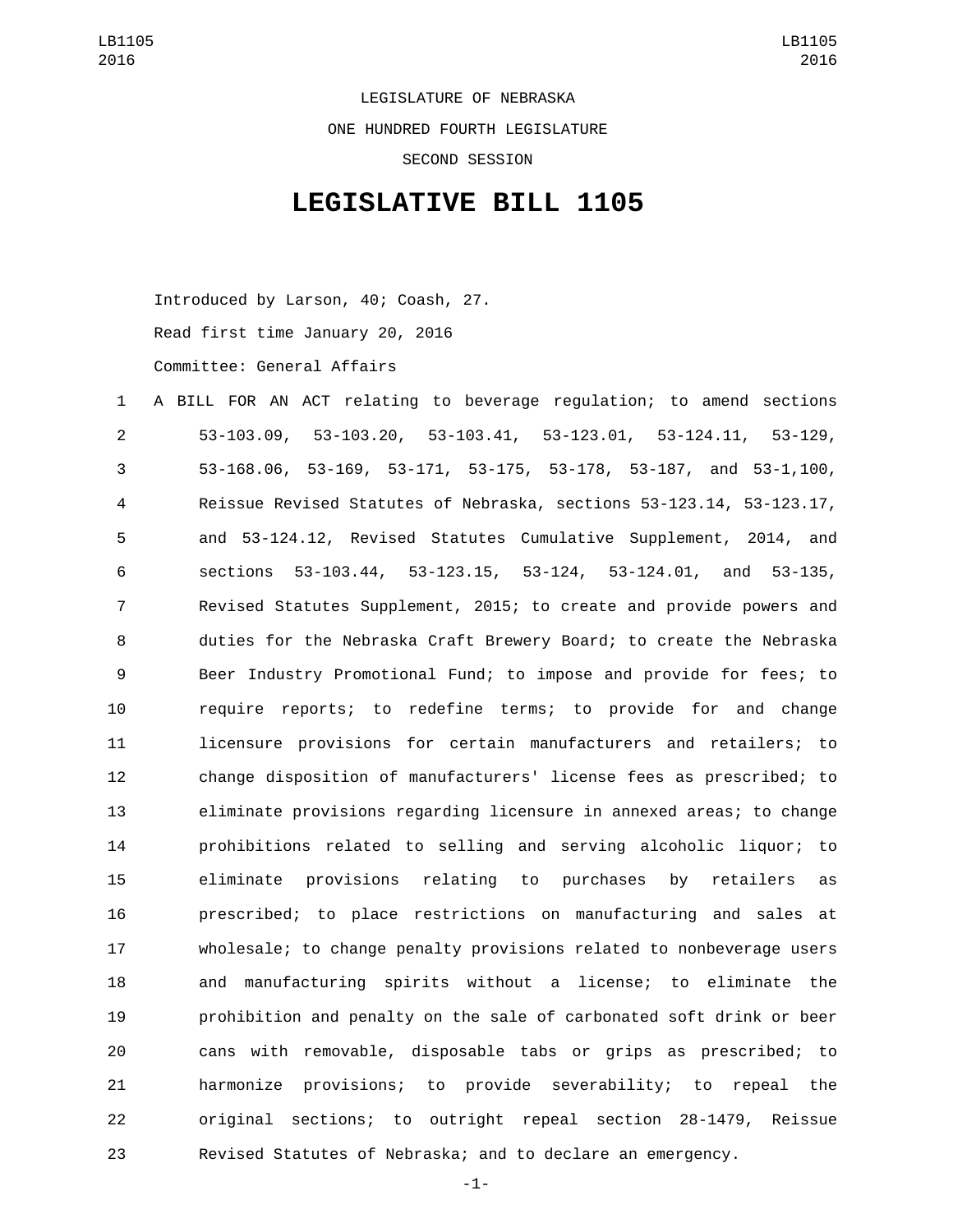1 Be it enacted by the people of the State of Nebraska,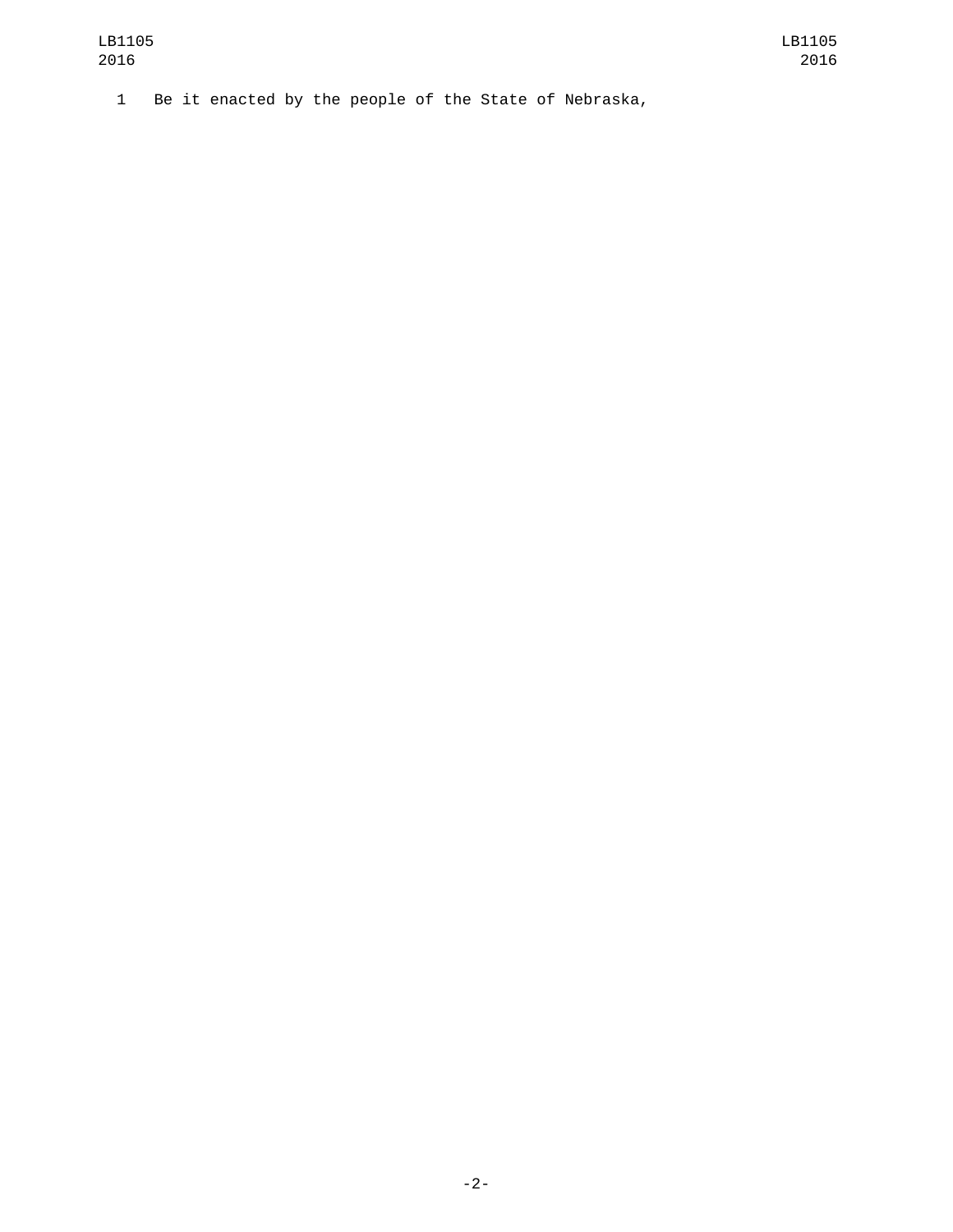| 1  | (1) The Nebraska Craft Brewery Board is created. All<br>Section 1.        |
|----|---------------------------------------------------------------------------|
| 2  | board members shall be (a) citizens of Nebraska, (b) at least twenty-one  |
| 3  | years of age, and (c) either engaged in or previously engaged in the      |
| 4  | manufacture or the wholesale or retail sale of beer in this state or      |
| 5  | engaged or previously engaged in the production in this state of          |
| 6  | agricultural products that are utilized in the brewing process. The board |
| 7  | shall consist of seven members to be appointed by the Governor on a       |
| 8  | nonpartisan basis. At least two board members shall be selected by the    |
| 9  | Governor from a list of no fewer than ten candidates submitted by the     |
| 10 | Nebraska Craft Brewers Guild or its successor organization. In addition,  |
| 11 | at least two board members shall be selected by the Governor from a list  |
| 12 | of no fewer than ten candidates submitted by the Associated Beverage      |
| 13 | Distributors of Nebraska or its successor organization. The executive     |
| 14 | director of the Nebraska Tourism Commission or his or her designee shall  |
| 15 | be a nonvoting, ex officio member of the board.                           |
|    |                                                                           |

 (2) Whenever a vacancy occurs on the board for any reason, the Governor shall appoint an individual to fill such vacancy pursuant to the qualifications set forth in subsection (1) of this section.

 Sec. 2. (1) Within thirty days after the appointment of the initial members of the Nebraska Craft Brewery Board, such board shall conduct its first regular meeting. During that meeting, the board members shall elect from among themselves, by majority vote, a chairperson, vice-chairperson, secretary, and treasurer, all to serve for terms of one year from the 24 date of election. Subsequent board meetings shall take place at least once every six months and at such times as called by the chairperson or 26 by any three board members.

 (2) Each member shall serve for a term of three years and may be 28 reappointed.

 (3) All voting members of the board shall be reimbursed for their actual and necessary expenses incurred while engaged in the performance of official responsibilities as members of such board pursuant to

-3-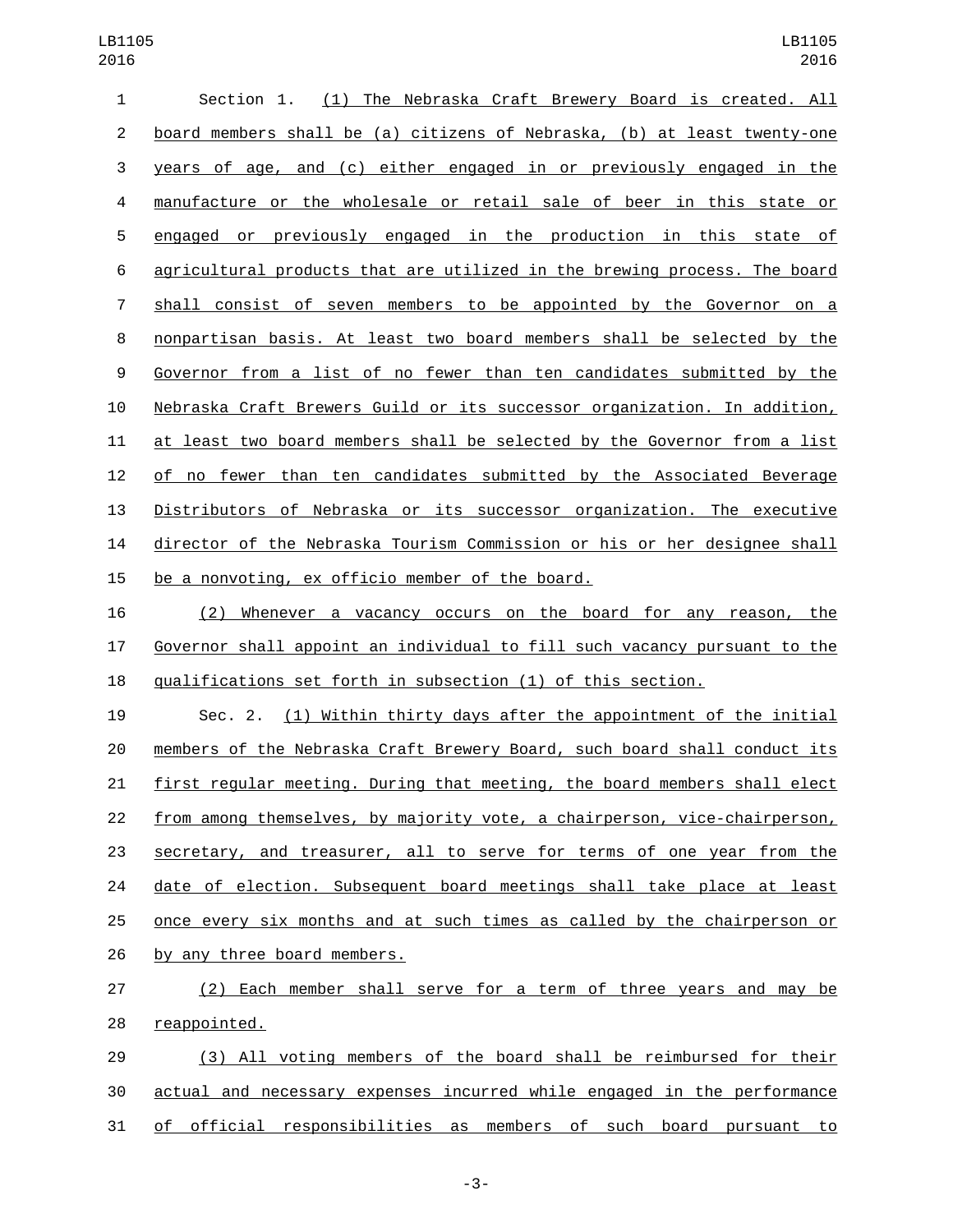| $\mathbf{1}$   | sections 81-1174 to 81-1177.                                              |
|----------------|---------------------------------------------------------------------------|
| $\overline{2}$ | (4) A member may be removed by the Governor for cause. The member         |
| 3              | shall first be given a written copy of the charges against him or her and |
| 4              | also an opportunity to be heard publicly. If a member moves out of        |
| 5              | Nebraska, that shall be deemed sufficient cause for removal from office.  |
| 6              | The Nebraska Craft Brewery Board has the following powers<br>Sec. 3.      |
| 7              | and duties:                                                               |
| 8              | (1) Establish a public forum to provide any manufacturer of beer or       |
| 9              | producer of agricultural products used in the brewing process the         |
| 10             | opportunity, at least once annually, to discuss with the board its        |
| 11             | policies and procedures;                                                  |
| 12             | (2) Keep minutes of its meetings and other books and records which        |
| 13             | will clearly reflect all of the acts and transactions of the board and to |
| 14             | make these records available for examination upon request by members of   |
| 15             | the public;                                                               |
| 16             | (3) Authorize and approve the expenditure of funds collected              |
| 17             | pursuant to section 4 of this act;                                        |
| 18             | (4) Serve as an advisory panel to the Nebraska Liquor Control             |
| 19             | Commission in all matters pertaining to the beer industry; and            |
| 20             | (5) Adopt and promulgate rules and regulations to carry out sections      |
| 21             | 1 to 5 of this act.                                                       |
| 22             | Sec. 4. (1) The Nebraska Beer Industry Promotional Fund is created.       |
| 23             | The fund shall consist of money credited pursuant to this section, fees   |
| 24             | received from shipping licenses issued to beer manufacturers pursuant to  |
| 25             | subsection (2) of section 53-123.15, gifts, grants, bequests, and any     |
| 26             | money appropriated by the Legislature. For administrative purposes, the   |
| 27             | fund shall be located in the Nebraska Tourism Commission.                 |
| 28             | (2) Beginning July 1, 2016, in addition to the annual license fee         |
| 29             | imposed by section 53-124.01, each holder of a craft brewery license      |
| 30             | shall pay an annual fee in the amount of two hundred fifty dollars to the |
| 31             | Nebraska Liquor Control Commission or shall opt out of paying the         |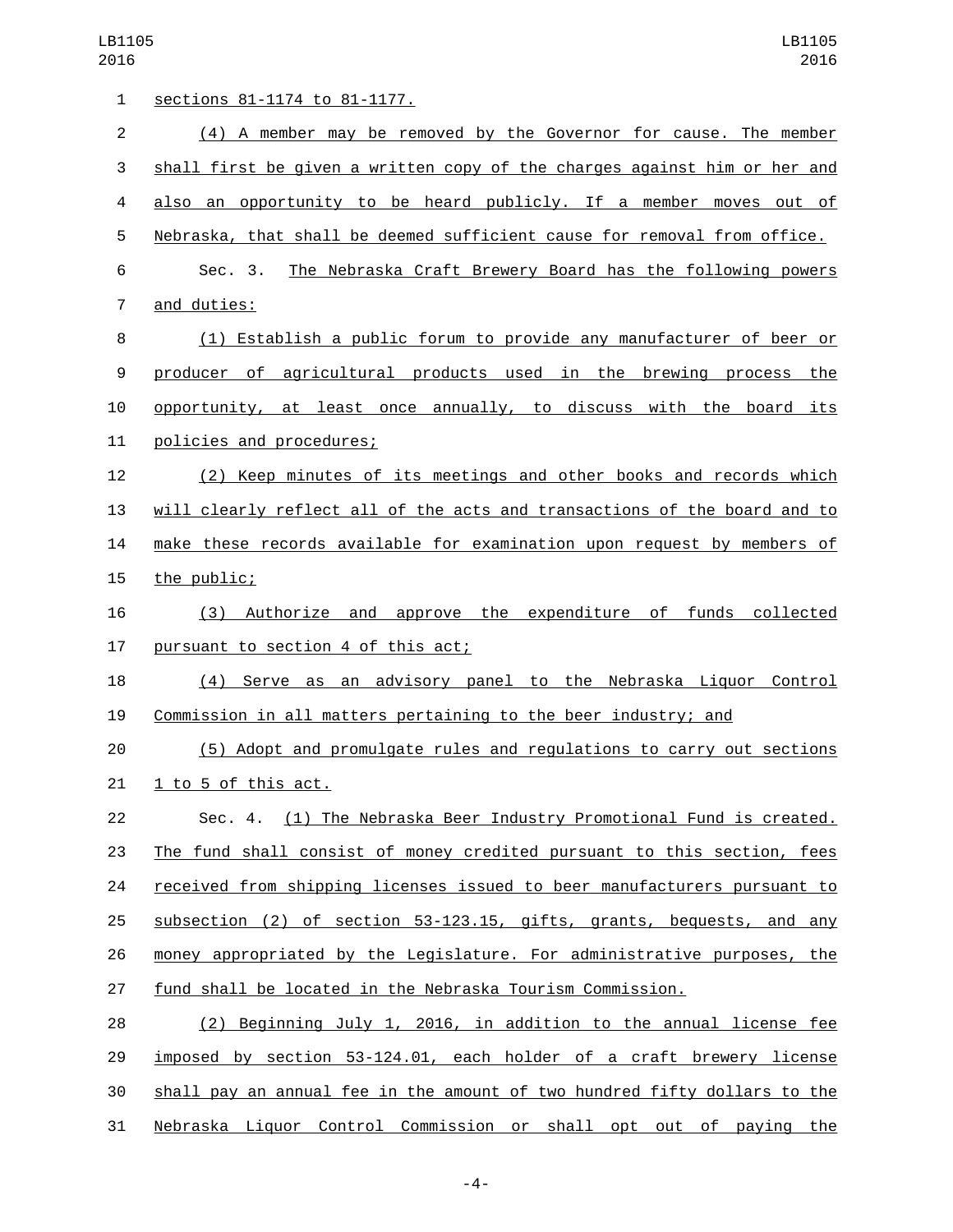additional fee on forms provided by the commission. Fees collected pursuant to this subsection shall be remitted to the State Treasurer for credit to the Nebraska Beer Industry Promotional Fund. (3) The Nebraska Tourism Commission, at the direction of and in cooperation with the Nebraska Craft Brewery Board, shall use the Nebraska Beer Industry Promotional Fund to develop and maintain programs for the research and advancement of the beer brewing process, the marketing and promotion of the beer industry in Nebraska, and the marketing and promotion of agricultural products and their byproducts grown and 10 produced in Nebraska for use in the beer industry. Such expenditures may include, but are not limited to, all necessary funding for the employment of experts in the field of beer brewing and business development, as deemed necessary by the board, and programs to carry out the purposes of this subsection. None of the money credited to the Nebraska Beer Industry

## Promotional Fund may be used for lobbying purposes.

 (4) Money in the Nebraska Beer Industry Promotional Fund not expended during any fiscal year may be reappropriated for the ensuing biennium. Any money in the fund available for investment shall be invested by the state investment officer pursuant to the Nebraska Capital Expansion Act and the Nebraska State Funds Investment Act.

 Sec. 5. (1) The Nebraska Craft Brewery Board shall publish an annual report on or before January 1 of each year which shall set forth 23 in detail the following:

 (a) The name and address of each board member and a copy of all rules and regulations adopted and promulgated by the board; and

 (b) A detailed explanation of all programs for which the board approved funding during the most recently completed fiscal year pursuant 28 to section 4 of this act.

 (2) Each annual report shall be presented electronically to the Nebraska Liquor Control Commission within thirty days after its publication and made available also to any person who requests a copy.

-5-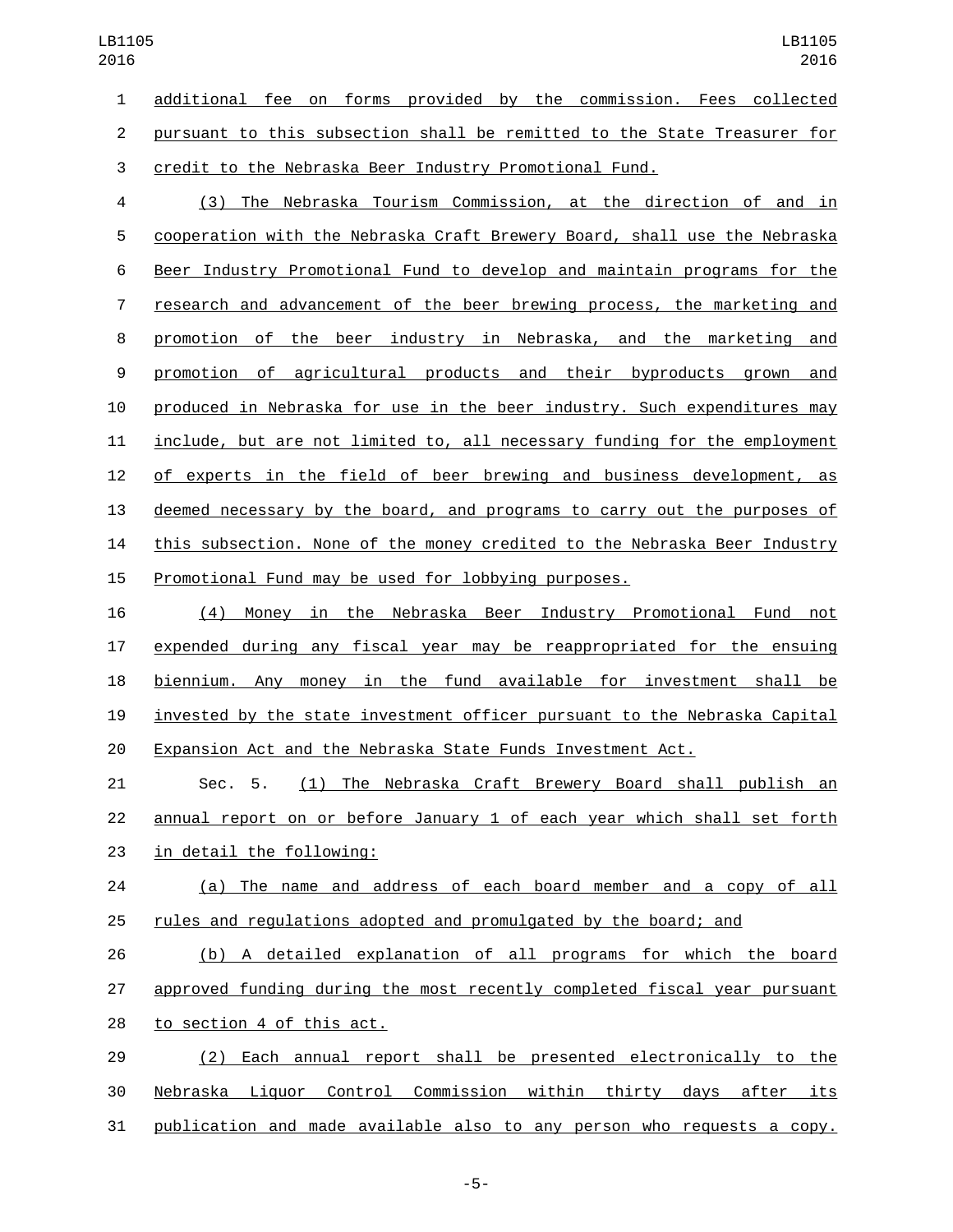Except for the annual copy required by this section to be provided to the commission, the board may charge a nominal fee to cover the costs of printing and postage for making available copies of its annual reports.

 Sec. 6. Section 53-103.09, Reissue Revised Statutes of Nebraska, is 5 amended to read:

 53-103.09 (1) Club means a corporation (a) which is organized under the laws of this state, not for pecuniary profit, solely for the promotion of some common object other than the sale or consumption of alcoholic liquor, (b) which is kept, used, and maintained by its members through the payment of annual dues, and (c) which owns, hires, or leases a building or space in a building suitable and adequate for the reasonable and comfortable use and accommodation of its members and their guests, and (d) which has suitable and adequate kitchen and dining room space and equipment and a sufficient number of servants and employees for cooking, preparing, and serving food and meals for its members and their 16 quests.

 (2) The affairs and management of such club shall be conducted by a board of directors, executive committee, or similar body chosen by the members at their annual meeting, and no member, officer, agent, or employee of the club shall be paid or shall directly or indirectly receive, in the form of salary or other compensation, any profits from the distribution or sale of alcoholic liquor to the club or the members of the club or its guests introduced by members other than any salary fixed and voted at any annual meeting by the members or by the governing body of the club out of the general revenue of the club.

 Sec. 7. Section 53-103.20, Reissue Revised Statutes of Nebraska, is 27 amended to read:

 53-103.20 Manufacturer means every brewer, fermenter, distiller, 29 rectifier, winemaker, blender, processor, bottler, restaurant, hotel, or person who fills or refills an original package and others engaged in brewing, fermenting, distilling, rectifying, or bottling alcoholic

-6-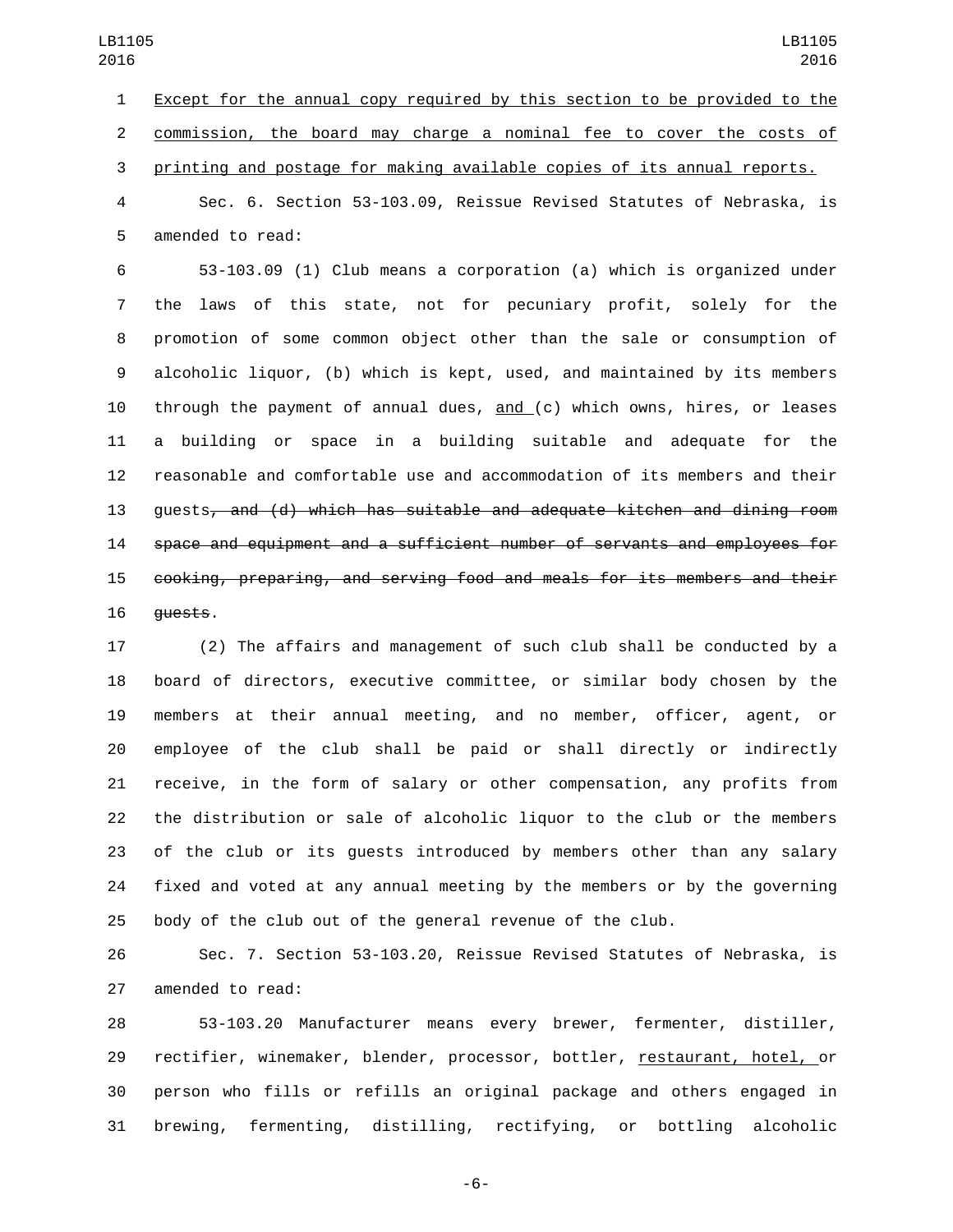liquor, including a wholly owned affiliate or duly authorized agent for a 2 manufacturer.

 Sec. 8. Section 53-103.41, Reissue Revised Statutes of Nebraska, is 4 amended to read:

 53-103.41 Wholesaler means a person importing or causing to be imported into the state or purchasing or causing to be purchased within the state alcoholic liquor for sale or resale to retailers licensed under the Nebraska Liquor Control Act, whether the business of the wholesaler is conducted under the terms of a franchise or any other form of an agreement with a manufacturer or manufacturers, or who has caused alcoholic liquor to be imported into the state or purchased in the state from a manufacturer or manufacturers and was licensed to conduct such a business by the commission on May 1, 1970, or has been so licensed since 14 that date.

 Wholesaler does not include any retailer licensed to sell alcoholic liquor for consumption off the premises who sells alcoholic liquor other than beer or wine to another retailer pursuant to section 53-175, except that any such retailer shall obtain the required federal wholesaler's basic permit and federal wholesale liquor dealer's special tax stamp. Wholesaler includes a distributor, distributorship, and jobber.

 Sec. 9. Section 53-103.44, Revised Statutes Supplement, 2015, is 22 amended to read:

 $53-103.44$  Hard cider means still wine  $(1)(a)$   $(1)(a)(i)$  derived primarily from apples or apple concentrate and water such that apple juice, or the equivalent amount of concentrate reconstituted to the original brix of the juice prior to concentration, represents more than 27 fifty percent of the volume of the finished product  $\frac{1}{1}$  containing no other fruit product nor any artificial product which imparts a fruit 29 flavor other than apple or  $(b)$   $(b)$   $(i)$  derived primarily from pears or pear concentrate and water such that pear juice, or the equivalent amount of concentrate reconstituted to the original brix of the juice prior to

-7-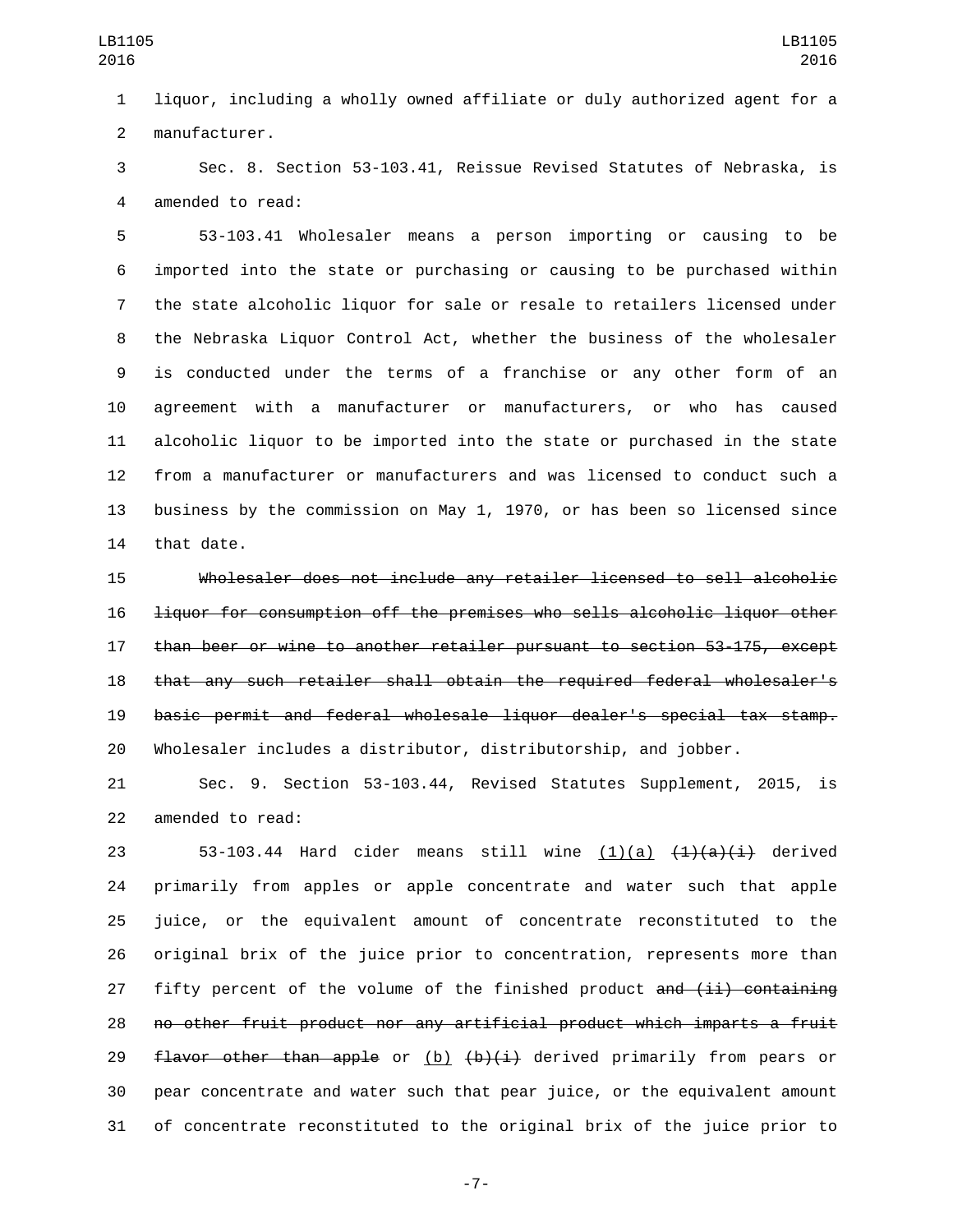concentration, represents more than fifty percent of the volume of the 2 finished product—and (ii) containing no other fruit product nor any artificial product which imparts a fruit flavor other than pear, (2) containing at least one-half of one percent and less than eight and one- half percent alcohol by volume, (3) having the taste, aroma, and characteristics generally attributed to hard cider, and (4) sold or 7 offered for sale as hard cider.

 Sec. 10. Section 53-123.01, Reissue Revised Statutes of Nebraska, is 9 amended to read:

 53-123.01 (1) A manufacturer's license shall allow the manufacture, storage, and sale of alcoholic liquor to wholesale licensees in this state and to such persons outside the state as may be permitted by law, except that nothing in the Nebraska Liquor Control Act shall prohibit a manufacturer of beer from distributing tax-paid samples of beer at the 15 premises of a licensed manufacturer for consumption on the premises. A manufacturer's license issued pursuant to this section shall be the only license required by the Nebraska Liquor Control Act for the manufacture and retail sale of beer manufactured on the licensed premises for 19 consumption on the licensed premises.

 (2)(a) A licensee who or which first obtains a craft brewery license pursuant to section 53-123.14, holds such license for not less than three years, and operates a brewpub or microbrewery on the licensed premises of such craft brewery license shall obtain a manufacturer's license when the manufacture of beer on the licensed premises exceeds twenty thousand barrels per year. The manufacturer's license shall authorize the continued retail sale of beer for consumption on or off the premises but only to the extent the premises were previously licensed as a craft brewery. The sale of any beer other than beer manufactured by the licensee, wine, or alcoholic liquor for consumption on the licensed premises shall require the appropriate retail license. The holder of such manufacturer's license may continue to operate up to five retail

-8-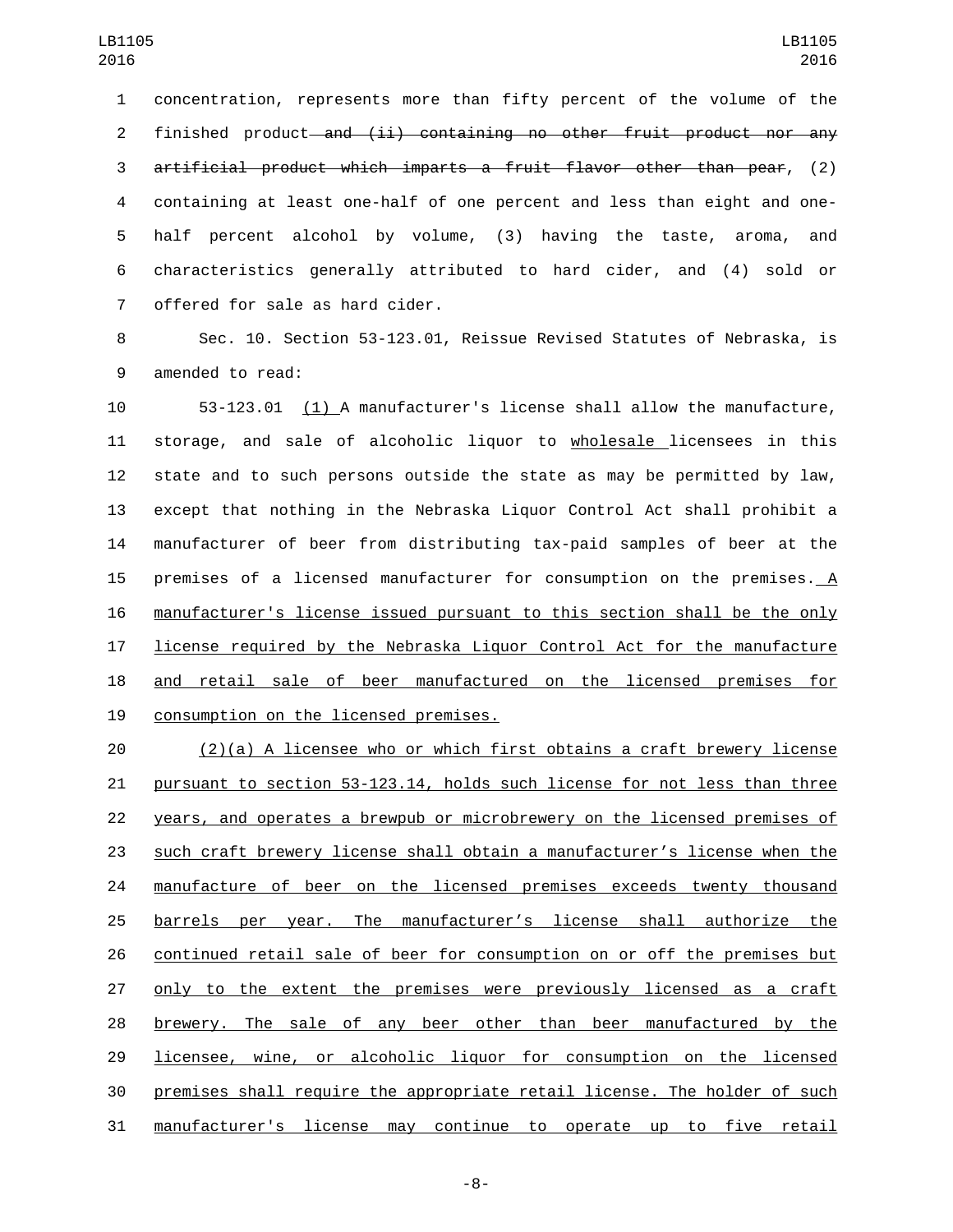locations which are in operation at the time such manufacturer's license is issued and shall divest itself from retail locations in excess of five locations. The licensee shall not begin operation at any new retail location even if the licensee's production is reduced below twenty 5 thousand barrels per year. (b) The holder of such manufacturer's license may obtain an annual catering license pursuant to section 53-124.12, a special designated

 license pursuant to section 53-124.11, or an entertainment district 9 license pursuant to section 53-123.17.

 Sec. 11. Section 53-123.14, Revised Statutes Cumulative Supplement, 11 2014, is amended to read:

 53-123.14 Any person who operates a craft brewery shall obtain a license pursuant to the Nebraska Liquor Control Act. A license to operate a craft brewery shall permit a brewpub or microbrewery to produce on the 15 licensed craft brewery premises a maximum of twenty thousand barrels of beer per year. A craft brewery may also sell to beer wholesalers for sale and distribution to licensed retailers. A craft brewery license issued pursuant to this section shall be the only license required by the Nebraska Liquor Control Act for the manufacture and retail sale of beer for consumption on or off the licensed premises, except that the sale of any beer other than beer manufactured by the craft brewery licensee, wine, or alcoholic liquor by the drink for consumption on the licensed 23 craft brewery premises shall require the appropriate retail license. Any license held by the operator of a craft brewery shall be subject to the act. A holder of a craft brewery license may obtain an annual catering license pursuant to section 53-124.12, a special designated license pursuant to section 53-124.11, or an entertainment district license pursuant to section 53-123.17. For purposes of this section, licensed premises may include up to five separate physical locations.

 Sec. 12. Section 53-123.15, Revised Statutes Supplement, 2015, is 31 amended to read:

-9-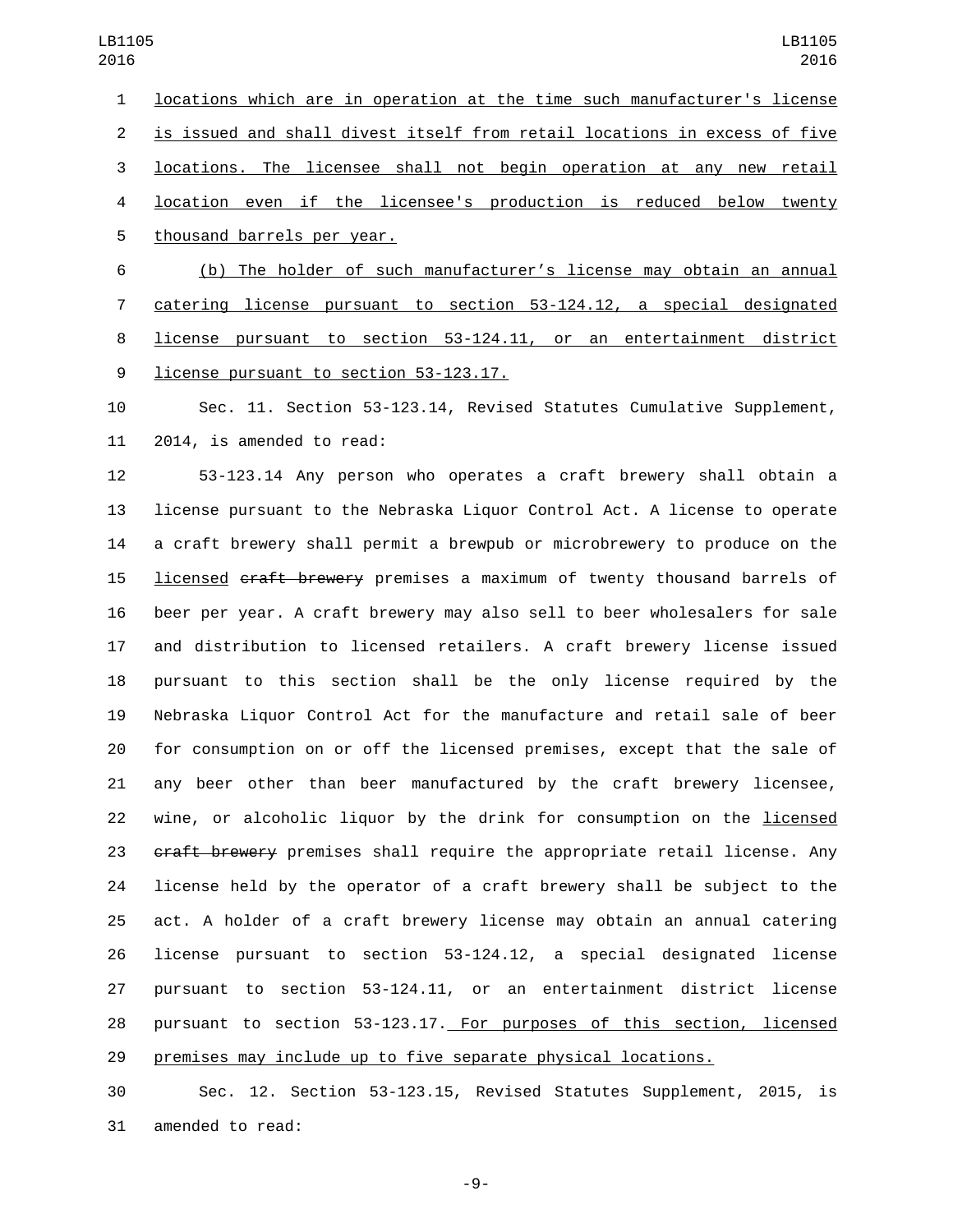53-123.15 (1) No person shall order or receive alcoholic liquor in this state which has been shipped directly to him or her from outside this state by any person other than a holder of a shipping license issued by the commission, except that a licensed wholesaler may receive not more than three gallons of wine in any calendar year from any person who is 6 not a holder of a shipping license.

 (2) The commission may issue a shipping license to a manufacturer. Such license shall allow the licensee to ship alcoholic liquor only to a licensed wholesaler. A person who receives a license pursuant to this subsection shall pay the fee required in sections 53-124 and 53-124.01 for a manufacturer's shipping license. Such fee shall be collected by the commission and be remitted to the State Treasurer. Fees remitted prior to 13 July 1, 2016, shall be credited for credit to the General Fund. Fees credited beginning on July 1, 2016, shall be credited to the Nebraska 15 Beer Industry Promotional Fund.

 (3) The commission may issue a shipping license to any person who deals with vintage wines, which shipping license shall allow the licensee to distribute such wines to a licensed wholesaler in the state. For purposes of distributing vintage wines, a licensed shipper must utilize a designated wholesaler if the manufacturer has a designated wholesaler. For purposes of this section, vintage wine shall mean a wine verified to be ten years of age or older and not available from a primary American source of supply. A person who receives a license pursuant to this subsection shall pay the fee required in sections 53-124 and 53-124.01 for a vintage wine dealer's shipping license. Such fee shall be collected by the commission and be remitted to the State Treasurer for credit to 27 the General Fund.

 (4) The commission may issue a shipping license to any manufacturer who sells and ships alcoholic liquor from another state directly to a consumer in this state if the manufacturer satisfies the requirements of subsections (7) through (9) of this section. A manufacturer who receives

-10-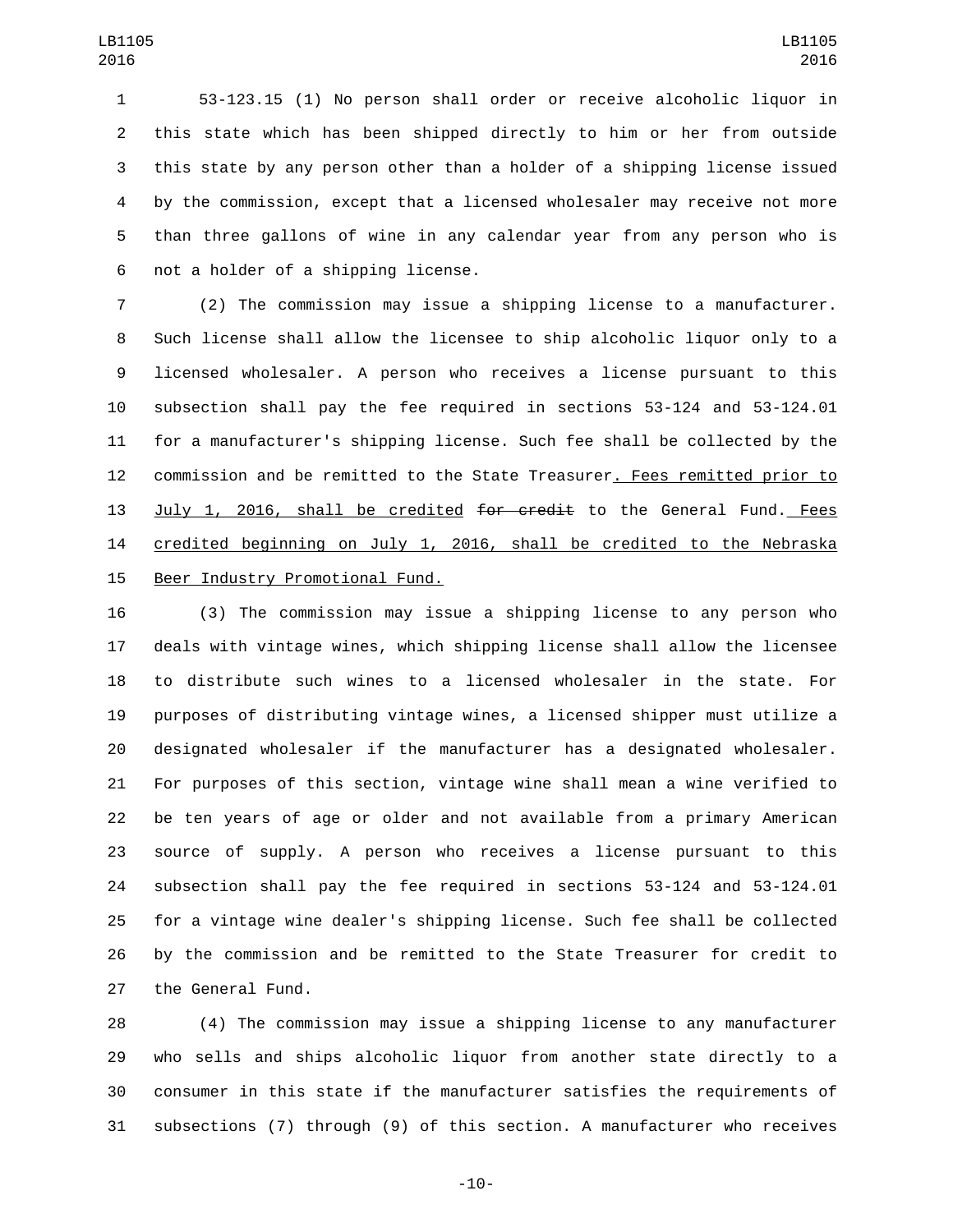a license pursuant to this subsection shall pay the fee required in sections 53-124 and 53-124.01 for a manufacture direct sales shipping license. Such fee shall be collected by the commission and remitted to the State Treasurer for credit to the Winery and Grape Producers 5 Promotional Fund.

 (5) The commission may issue a shipping license to any retailer who is licensed within or outside Nebraska, who is authorized to sell alcoholic liquor at retail in the state of domicile of the retailer, and who is not a manufacturer if such retailer satisfies the requirements of subsections (7) through (9) of this section to ship alcoholic liquor from another state directly to a consumer in this state. A retailer who receives a license pursuant to this subsection shall pay the fee required in sections 53-124 and 53-124.01 for a retail direct sales shipping license. Such fee shall be collected by the commission and remitted to the State Treasurer for credit to the Winery and Grape Producers 16 Promotional Fund.

 (6) The application for a shipping license under subsection (2) or (3) of this section shall be in such form as the commission prescribes. The application shall contain all provisions the commission deems proper and necessary to effectuate the purpose of any section of the act and the rules and regulations of the commission that apply to manufacturers and shall include, but not be limited to, provisions that the applicant, in consideration of the issuance of such shipping license, agrees:

 (a) To comply with and be bound by sections 53-162 and 53-164.01 in making and filing reports, paying taxes, penalties, and interest, and 26 keeping records;

 (b) To permit and be subject to all of the powers granted by section 53-164.01 to the commission or its duly authorized employees or agents for inspection and examination of the applicant's premises and records and to pay the actual expenses, excluding salary, reasonably attributable to such inspections and examinations made by duly authorized employees of

-11-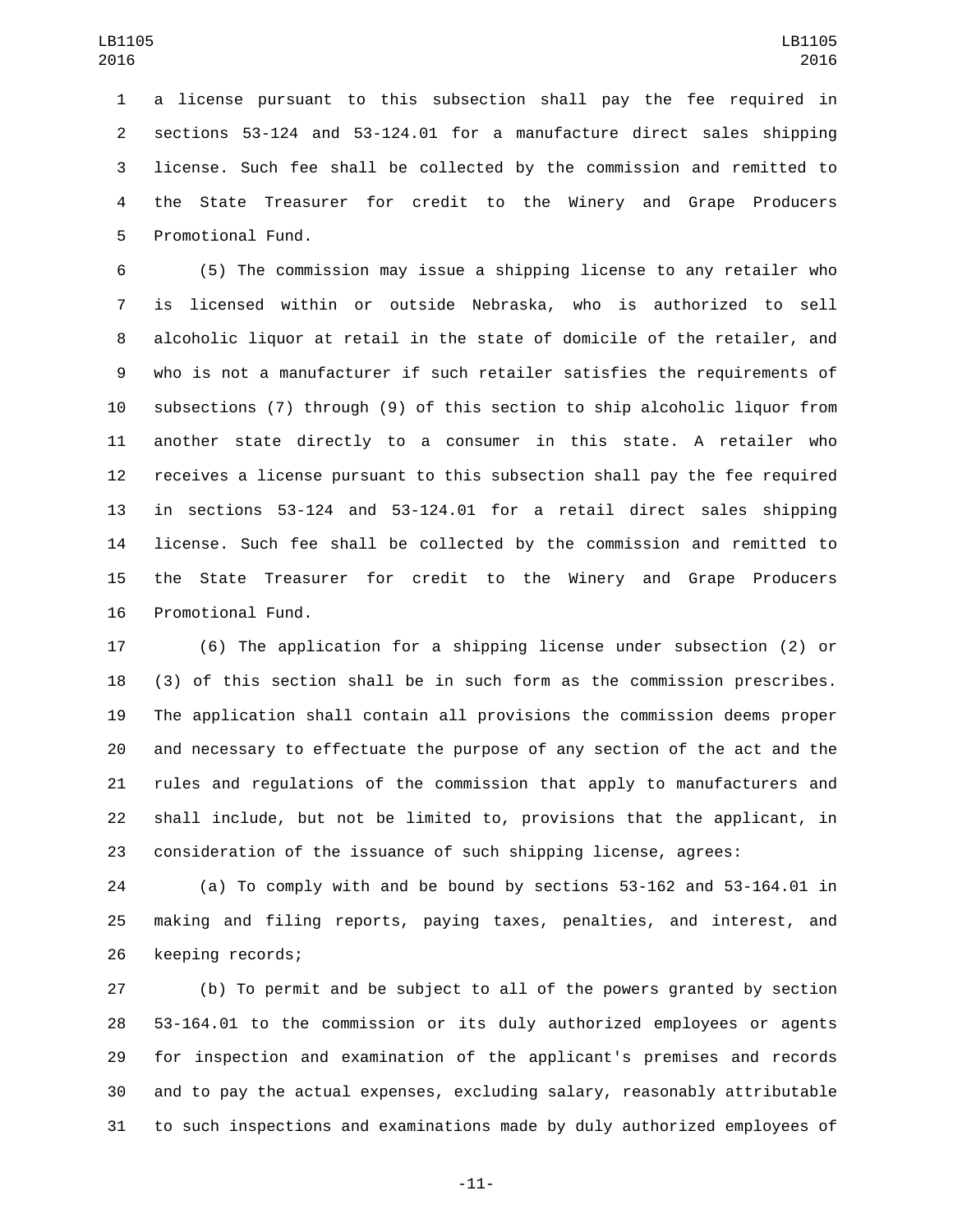1 the commission if within the United States; and

 (c) That if the applicant violates any of the provisions of the application or the license, any section of the act, or any of the rules and regulations of the commission that apply to manufacturers, the commission may suspend, cancel, or revoke such shipping license for such 6 period of time as it may determine.

 (7) The application for a shipping license under subsection (4) or (5) of this section shall be in such form as the commission prescribes. The application shall require an applicant which is a manufacturer, a craft brewery, a craft distillery, or a farm winery to identify the brands of alcoholic liquor that the applicant is requesting the authority to ship either into or within Nebraska. For all applicants, unless otherwise provided in this section, the application shall contain all provisions the commission deems proper and necessary to effectuate the purpose of any section of the act and the rules and regulations of the commission that apply to manufacturers or retailers and shall include, but not be limited to, provisions that the applicant, in consideration of 18 the issuance of such shipping license, agrees:

 (a) To comply with and be bound by sections 53-162 and 53-164.01 in making and filing reports, paying taxes, penalties, and interest, and 21 keeping records;

 (b) To permit and be subject to all of the powers granted by section 53-164.01 to the commission or its duly authorized employees or agents for inspection and examination of the applicant's premises and records and to pay the actual expenses, excluding salary, reasonably attributable to such inspections and examinations made by duly authorized employees of 27 the commission if within the United States;

 (c) That if the applicant violates any of the provisions of the application or the license, any section of the act, or any of the rules and regulations of the commission that apply to manufacturers or retailers, the commission may suspend, cancel, or revoke such shipping

-12-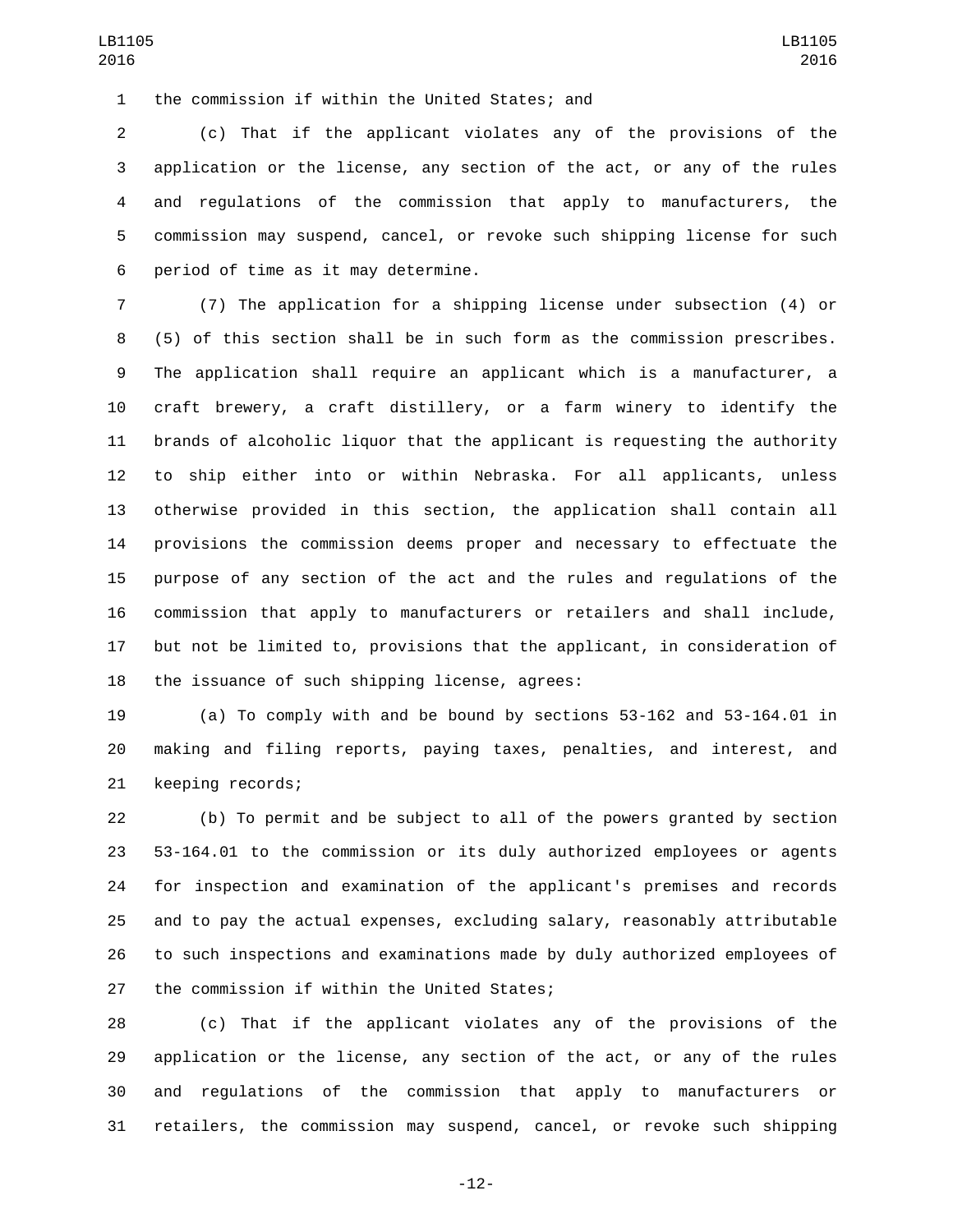license for such period of time as it may determine;

 (d) That the applicant agrees to notify the commission of any violations in the state in which he or she is domiciled and any violations of the direct shipping laws of any other states. Failure to notify the commission within thirty days after such a violation may result in a hearing before the commission pursuant to which the license 7 may be suspended, canceled, or revoked; and

 (e) That the applicant, if a manufacturer, craft brewery, craft distillery, or farm winery, agrees to notify any wholesaler licensed in Nebraska that has been authorized to distribute such brands that the application has been filed for a shipping license. The notice shall be in writing and in a form prescribed by the commission. The commission may adopt and promulgate rules and regulations as it reasonably deems necessary to implement this subdivision, including rules and regulations that permit the holder of a shipping license under this subdivision to amend the shipping license by, among other things, adding or deleting any brands of alcoholic liquor identified in the shipping license.

 (8) Any manufacturer or retailer who is granted a shipping license under subsection (4) or (5) of this section shall:

 (a) Only ship the brands of alcoholic liquor identified on the 21 application;

 (b) Only ship alcoholic liquor that is owned by the holder of the 23 shipping license;

 (c) Only ship alcoholic liquor that is properly registered with the Alcohol and Tobacco Tax and Trade Bureau of the United States Department 26 of the Treasury;

 (d) Not ship any alcoholic liquor products that the manufacturers or wholesalers licensed in Nebraska have voluntarily agreed not to bring 29 into Nebraska at the request of the commission;

 (e) Not ship more than nine liters of alcoholic liquor per month to any person in Nebraska to whom alcoholic beverages may be lawfully sold.

-13-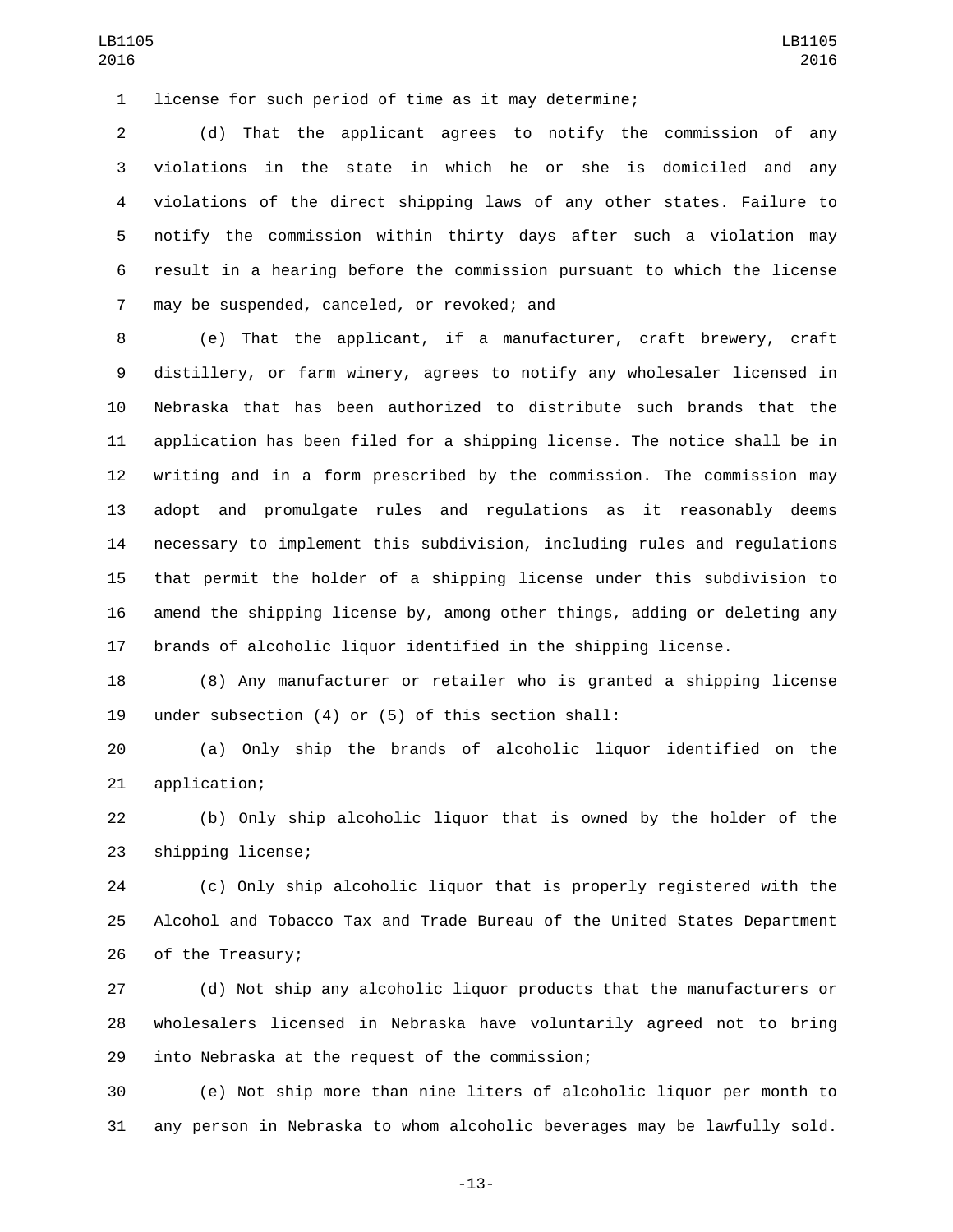All such sales and shipments shall be for personal consumption only and 2 not for resale; and

 (f) Cause the direct shipment of alcoholic liquor to be by approved common carrier only. The commission shall adopt and promulgate rules and regulations pursuant to which common carriers may apply for approval to provide common carriage of alcoholic liquor shipped by a holder of a shipping license issued pursuant to subsection (4) or (5) of this section. The rules and regulations shall include provisions that require (i) the recipient to demonstrate, upon delivery, that he or she is at least twenty-one years of age, (ii) the recipient to sign an electronic or paper form or other acknowledgement of receipt as approved by the commission, and (iii) the commission-approved common carrier to submit to the commission such information as the commission may prescribe. The commission-approved common carrier shall refuse delivery when the proposed recipient appears to be under the age of twenty-one years and refuses to present valid identification. All holders of shipping licenses shipping alcoholic liquor pursuant to this subdivision shall affix a conspicuous notice in sixteen-point type or larger to the outside of each package of alcoholic liquor shipped within or into the State of Nebraska, in a conspicuous location, stating: CONTAINS ALCOHOLIC BEVERAGES; SIGNATURE OF PERSON AT LEAST 21 YEARS OF AGE REQUIRED FOR DELIVERY. Any delivery of alcoholic beverages to a minor by a common carrier shall constitute a violation by the common carrier. The common carrier and the holder of the shipping license shall be liable only for their independent 25 acts.

 (9) For purposes of sections 53-160, 77-2703, and 77-27,142, each shipment of alcoholic liquor by the holder of a shipping license under subsection (3), (4), or (5) of this section shall constitute a sale in Nebraska by establishing a nexus in the state. The holder of the shipping license shall collect all the taxes due to the State of Nebraska and any political subdivision and remit any excise taxes monthly to the

-14-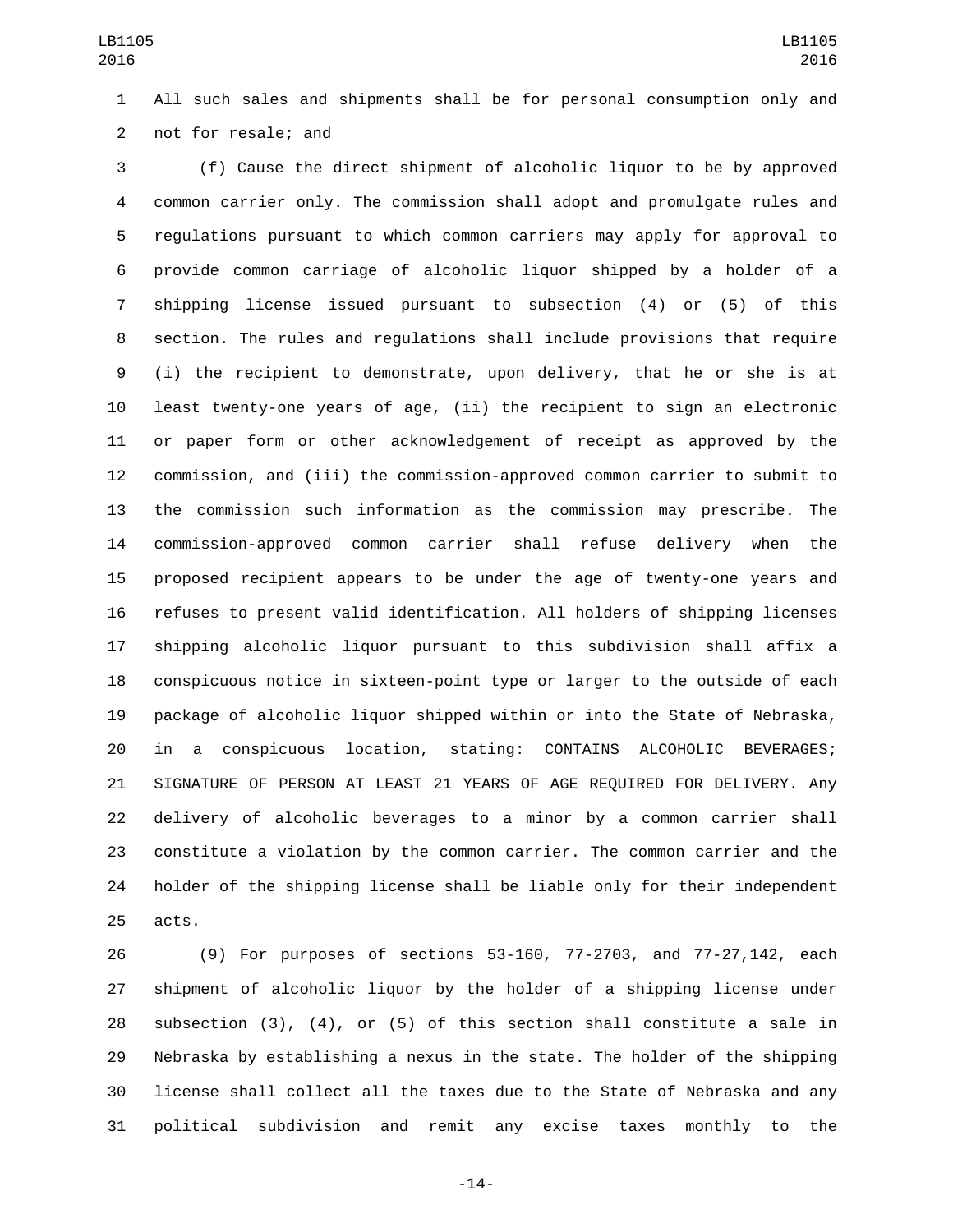commission and any sales taxes to the Department of Revenue.

 (10) By July 1, 2014, the commission shall report to the General Affairs Committee of the Legislature the number of shipping licenses issued for license years 2013-14 and 2014-15. The report shall be made 5 electronically.

 Sec. 13. Section 53-123.17, Revised Statutes Cumulative Supplement, 7 2014, is amended to read:

 53-123.17 (1) A local governing body may designate an entertainment district in which a commons area may be used by retail, craft brewery, and microdistillery licensees and holders of a manufacturer's license which obtain an entertainment district license. The local governing body may, at any time, revoke such designation if it finds that the commons area threatens the health, safety, or welfare of the public or has become a common nuisance. The local governing body shall file the designation or the revocation of the designation with the commission.

 (2) An entertainment district license allows the sale of alcoholic liquor for consumption on the premises within the confines of a commons area. The consumption of alcoholic liquor in the commons area shall only occur during the hours authorized for sale of alcoholic liquor for consumption on the premises under section 53-179 and while food service is available in the commons area. Only the holder of an entertainment district license or employees of such licensee may sell or dispense 23 alcoholic liquor in the commons area.

 (3) An entertainment district licensee shall serve alcoholic liquor to be consumed in the commons area in containers that prominently displays the licensee's trade name or logo or some other mark that is unique to the licensee under the licensee's retail license, craft brewery license, or microdistillery license, or manufacturer's license. An entertainment district licensee may allow alcohol sold by another entertainment district licensee to enter the licensed premises of either licensee. No entertainment district licensee shall allow alcoholic liquor

-15-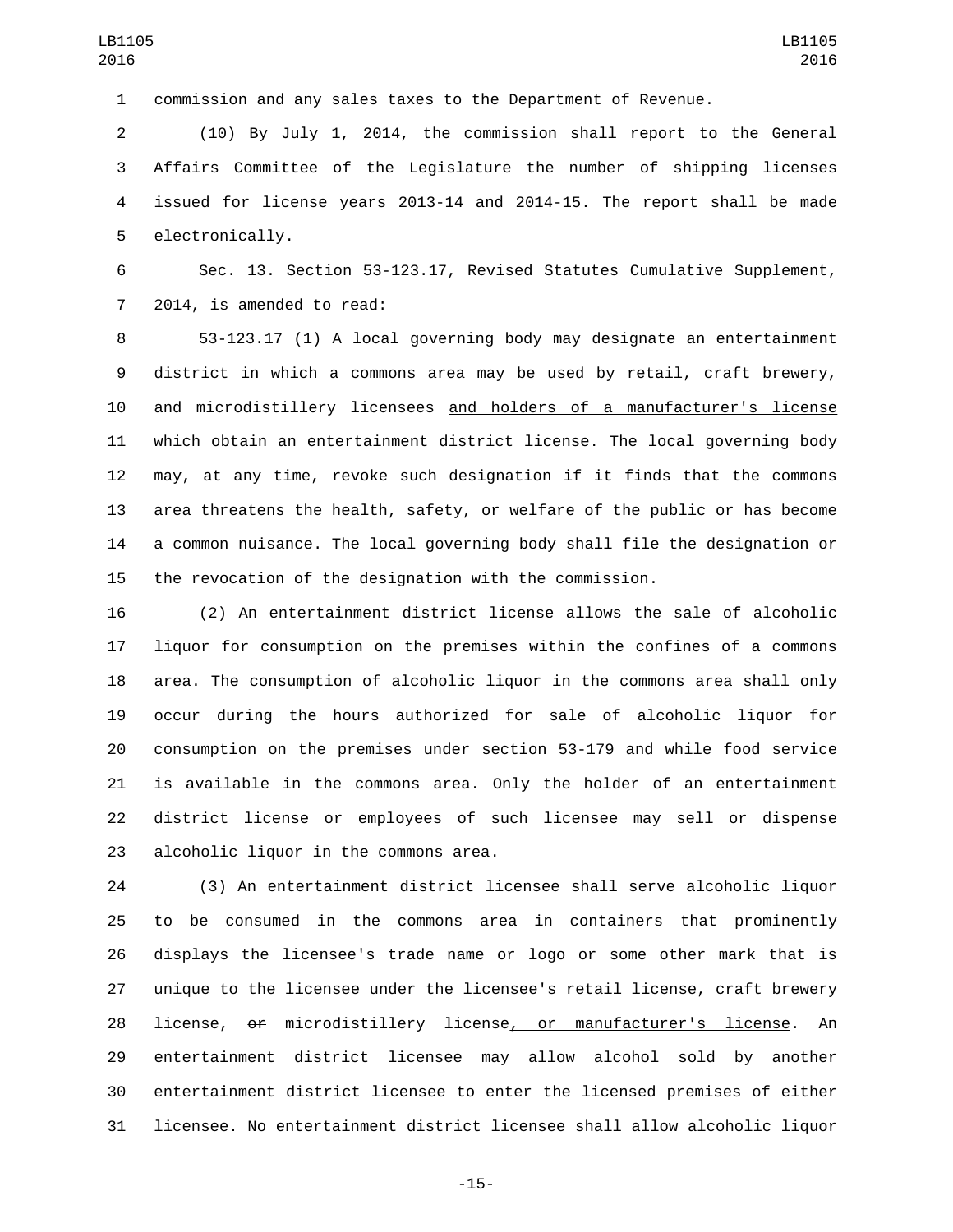to leave the commons area or the premises licensed under its retail license, craft brewery license, or microdistillery license, or manufacturer's license.3

 (4) If the licensed premises of the holder of a license to sell alcoholic liquor at retail issued under subsection (6) of section 53-124, a craft brewery license, or a microdistillery license, or a manufacturer's license is adjacent to a commons area in an entertainment district designated by a local governing body pursuant to this section, the holder of the license may obtain an annual entertainment district license as prescribed in this section. The entertainment district license shall be issued for the same period and may be renewed in the same manner as the retail license, craft brewery license, or microdistillery license, 13 or manufacturer's license.

 (5) In order to obtain an entertainment district license, a person eligible under subsection (4) of this section shall:

 (a) File an application with the commission upon such forms as the 17 commission prescribes; and

 (b) Pay an additional license fee of three hundred dollars for the privilege of serving alcohol in the entertainment district payable to the clerk of the local governing body in the same manner as license fees 21 under subdivision (4) of section 53-134.

 (6) When an application for an entertainment district license is filed, the commission shall notify the clerk of the local governing body. The commission shall include with such notice one copy of the application by mail or electronic delivery. The local governing body and the commission shall process the application in the same manner as provided 27 in section 53-132.

 (7) The local governing body may impose an occupation tax on the business of an entertainment district licensee doing business within the liquor license jurisdiction of the local governing body as provided in subdivision (11)(b) of this section in accordance with section 53-132.

-16-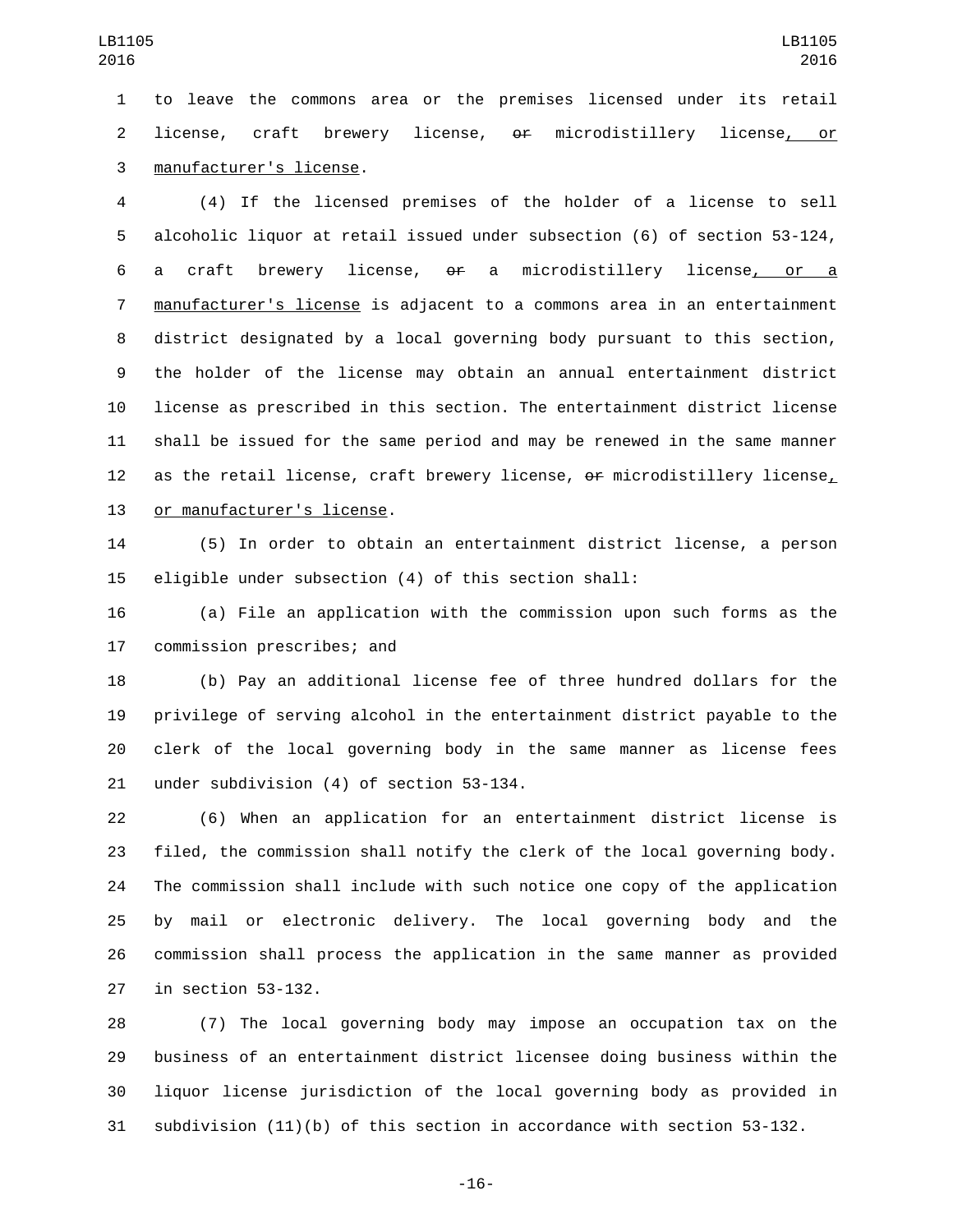(8) The local governing body with respect to entertainment district licensees within its liquor license jurisdiction as provided in subdivision (11)(b) of this section may cancel an entertainment district license for cause for the remainder of the period for which such entertainment district license is issued. Any person whose entertainment district license is canceled may appeal to the commission in accordance 7 with section 53-134.

 (9) A local governing body may regulate by ordinance, not inconsistent with the Nebraska Liquor Control Act, any area it designates 10 as an entertainment district.

 (10) Violation of any provision of this section or any rules or regulations adopted and promulgated pursuant to this section by an entertainment district licensee may be cause to revoke, cancel, or suspend the retail license issued under subsection (6) of section 53-124, craft brewery license, or microdistillery license, or manufacturer's 16 license held by such licensee.

17 (11) For purposes of this section:

18 (a) Commons area means an area:

 (i) Within an entertainment district designated by a local governing 20 body;

 (ii) Shared by authorized licensees with entertainment district 22 licenses;

(iii) Abutting the licensed premises of such licensees;

 (iv) Having limited pedestrian accessibility by use of a physical barrier, either on a permanent or temporary basis; and

(v) Closed to vehicular traffic when used as a commons area.

 Commons area may include any area of a public or private right-of-way if the area otherwise meets the requirements of this section; and

 (b) Local governing body means the governing body of the city or village in which the entertainment district licensee is located.

Sec. 14. Section 53-124, Revised Statutes Supplement, 2015, is

-17-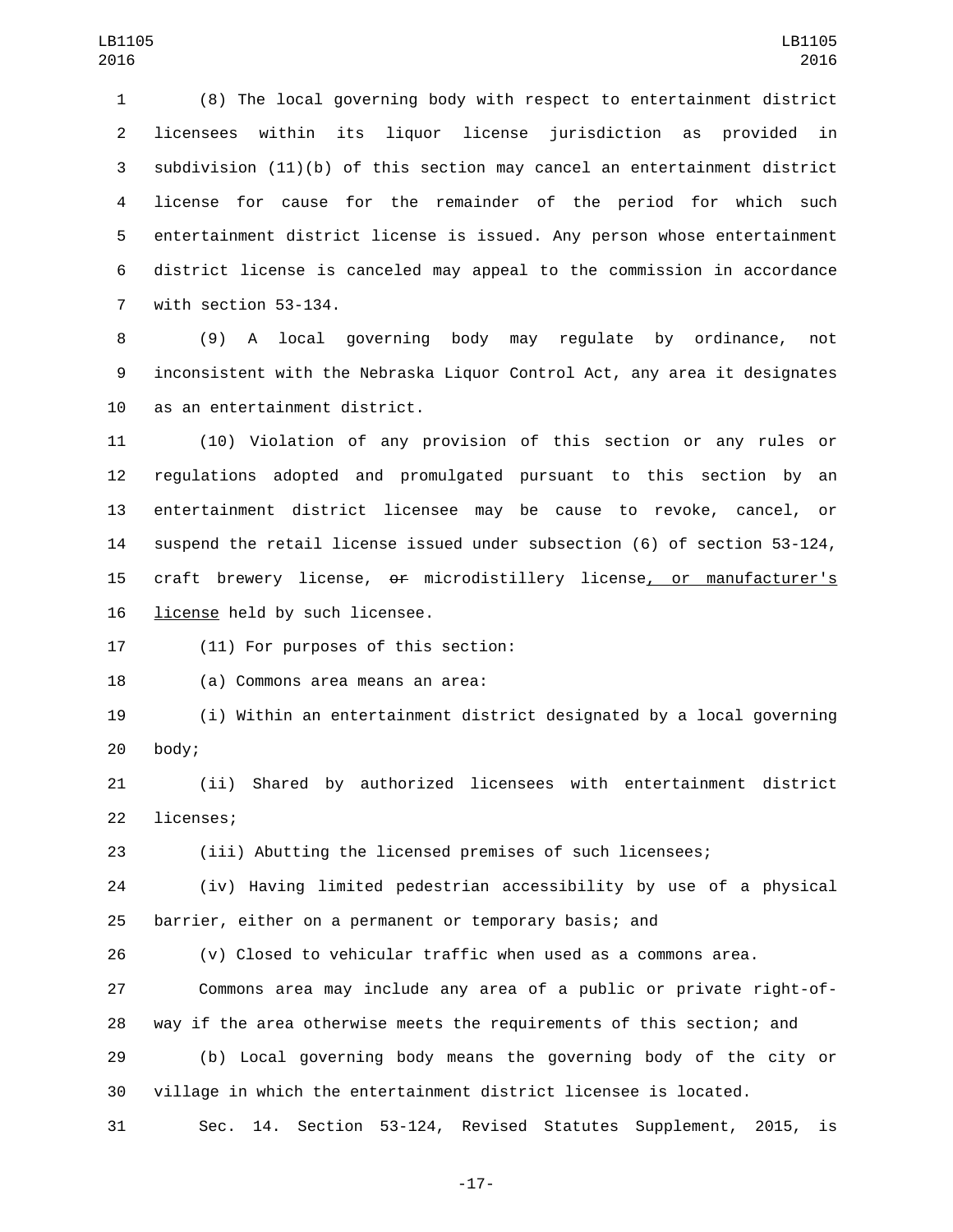1 amended to read:

 53-124 (1) At the time application is made to the commission for a license of any type, the applicant shall pay the fee provided in section 53-124.01 and, if the applicant is an individual, provide the applicant's social security number. The commission shall issue the types of licenses

LB1105 

6 described in this section.

 (2) There shall be an airline license, a boat license, a pedal-pub vehicle license, and a railroad license. The commission shall charge one dollar for each duplicate of an airline license, a pedal-pub vehicle 10 license, or a railroad license.

 (3)(a) There shall be a manufacturer's license for alcohol and spirits, for beer, and for wine. The annual fee for a manufacturer's license for beer shall be based on the barrel daily capacity as follows:

(i) 1 to 100 barrel daily capacity, or any part thereof, tier one;

(ii) 100 to 150 barrel daily capacity, tier two;

(iii) 150 to 200 barrel daily capacity, tier three;

(iv) 200 to 300 barrel daily capacity, tier four;

(v) 300 to 400 barrel daily capacity, tier five;

(vi) 400 to 500 barrel daily capacity, tier six;

(vii) 500 barrel daily capacity, or more, tier seven.

 (b) For purposes of this subsection, daily capacity means the average daily barrel production for the previous twelve months of manufacturing operation. If no such basis for comparison exists, the manufacturing licensee shall pay in advance for the first year's 25 operation a fee of five hundred dollars.

 (4) There shall be five classes of nonbeverage users' licenses: 27 Class 1, Class 2, Class 3, Class 4, and Class 5.

 (5) In lieu of a manufacturer's, a retailer's, or a wholesaler's license, there shall be a license to operate issued for a craft brewery, 30 a farm winery, or a microdistillery.

31  $(6)(a)$  There shall be six  $f$ ive classes of retail licenses: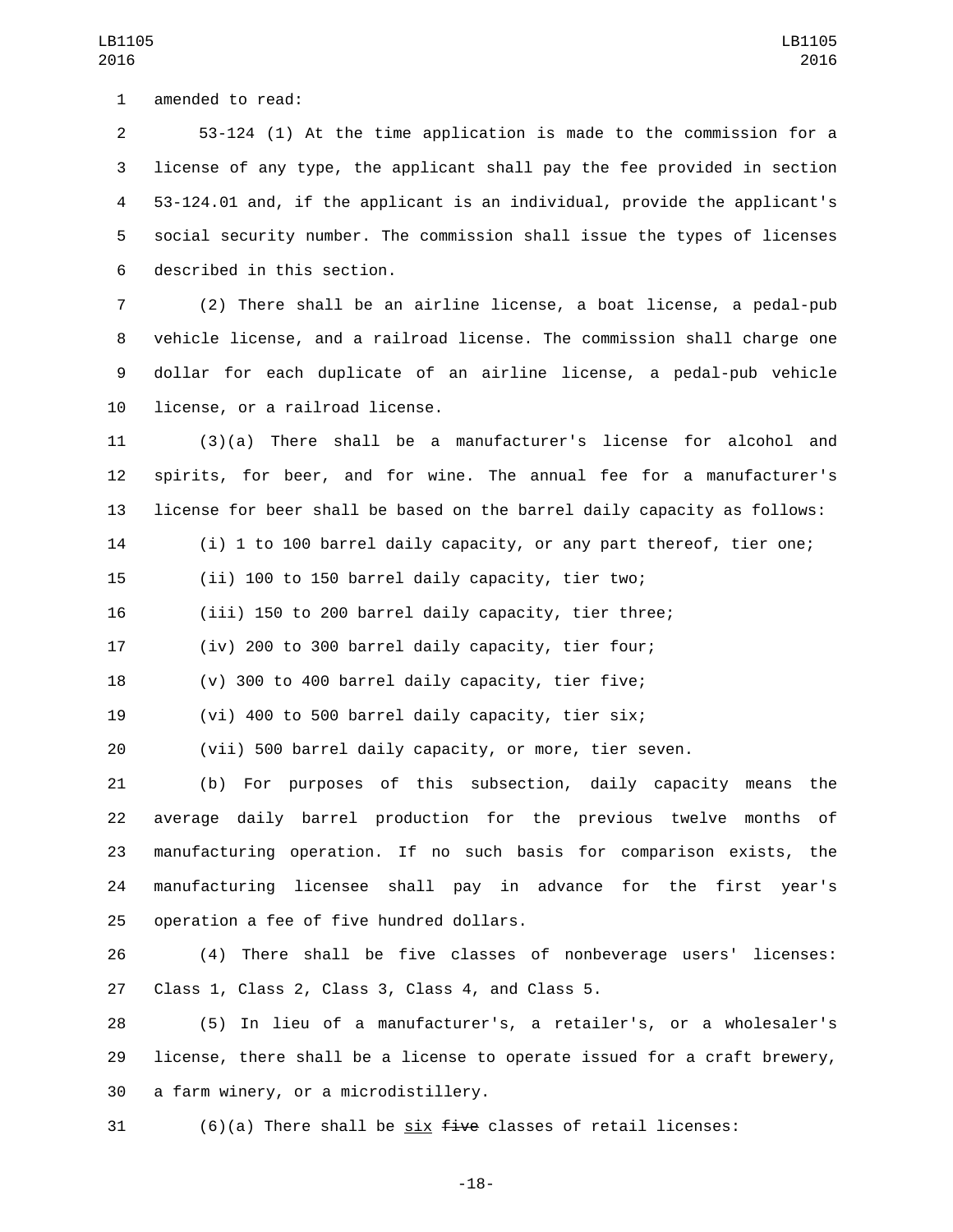(i) Class A: Beer only, for consumption on the premises;

 (ii) Class B: Beer only, for consumption off the premises, sales in 3 the original packages only;

 (iii) Class C: Alcoholic liquor, for consumption on the premises and off the premises, sales in original packages only. If a Class C license is held by a nonprofit corporation, it shall be restricted to consumption on the premises only. A Class C license may have a sampling designation restricting consumption on the premises to sampling, but such designation shall not affect sales for consumption off the premises under such 10 license;

 (iv) Class D: Alcoholic liquor, including beer, for consumption off the premises, sales in the original packages only, except as provided in 13 subsection (2) of section 53-123.04; and

 (v) Class I: Alcoholic liquor, for consumption on the premises; 15 and  $-$ 

 (vi) Class T: Alcoholic liquor, including beer, for consumption off 17 the premises, sales in the original packages only, for a retail licensee 18 whose annual gross revenue from the sale of alcohol does not exceed twenty percent of the licensee's total annual gross revenue from all 20 retail sales.

 (b) All applicable license fees shall be paid by the applicant or licensee directly to the city or village treasurer in the case of premises located inside the corporate limits of a city or village and directly to the county treasurer in the case of premises located outside 25 the corporate limits of a city or village.

 (7) There shall be four types of shipping licenses as described in section 53-123.15: Manufacturers, vintage wines, manufacture direct 28 sales, and retail direct sales.

 (8) There shall be two types of wholesale licenses: Alcoholic liquor and beer only. The annual fee shall be paid for the first and each additional wholesale place of business operated in this state by the same

-19-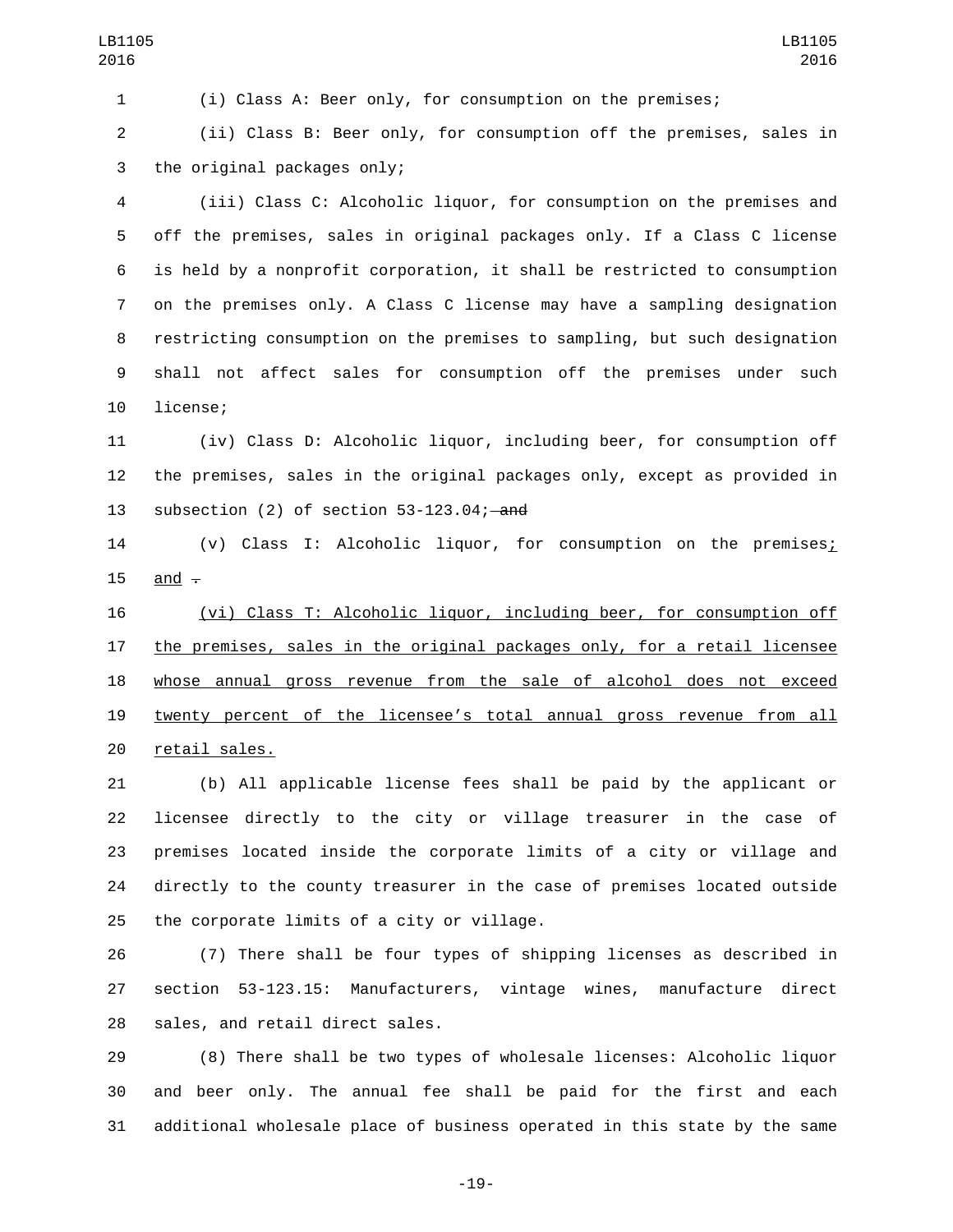1 licensee and wholesaling the same product.

 (9) The license year, unless otherwise provided in the Nebraska Liquor Control Act, shall commence on May 1 of each year and shall end on the following April 30, except that the license year for a Class C license shall commence on November 1 of each year and shall end on the following October 31. During the license year, no license shall be issued for a sum less than the amount of the annual license fee as fixed in section 53-124.01, regardless of the time when the application for such license has been made, except that (a) when there is a purchase of an existing licensed business and a new license of the same class is issued or (b) upon the issuance of a new license for a location which has not been previously licensed, the license fee and occupation taxes shall be prorated on a quarterly basis as of the date of issuance.

14 Sec. 15. Section 53-124.01, Revised Statutes Supplement, 2015, is 15 amended to read:

16 53-124.01 (1) The fees for annual licenses finally issued by the 17 commission shall be as provided in this section and section 53-124.

18 (2) Airline license ... \$100

- 19 (3) Boat license ... \$50
- (4) Manufacturer's license:20

21 Class **Fee** - In Dollars

|    | 22 Alcohol and spirits | 1,000 |
|----|------------------------|-------|
| 23 | Beer - tier one        | 100   |
| 24 | Beer - tier two        | 200   |
|    | 25 Beer - tier three   | 350   |
|    | 26 Beer - tier four    | 500   |
|    | 27 Beer - tier five    | 650   |
| 28 | Beer - tier six        | 700   |
| 29 | Beer - tier seven      | 800   |
| 30 | Wine                   | 250   |

31 (5) Nonbeverage user's license: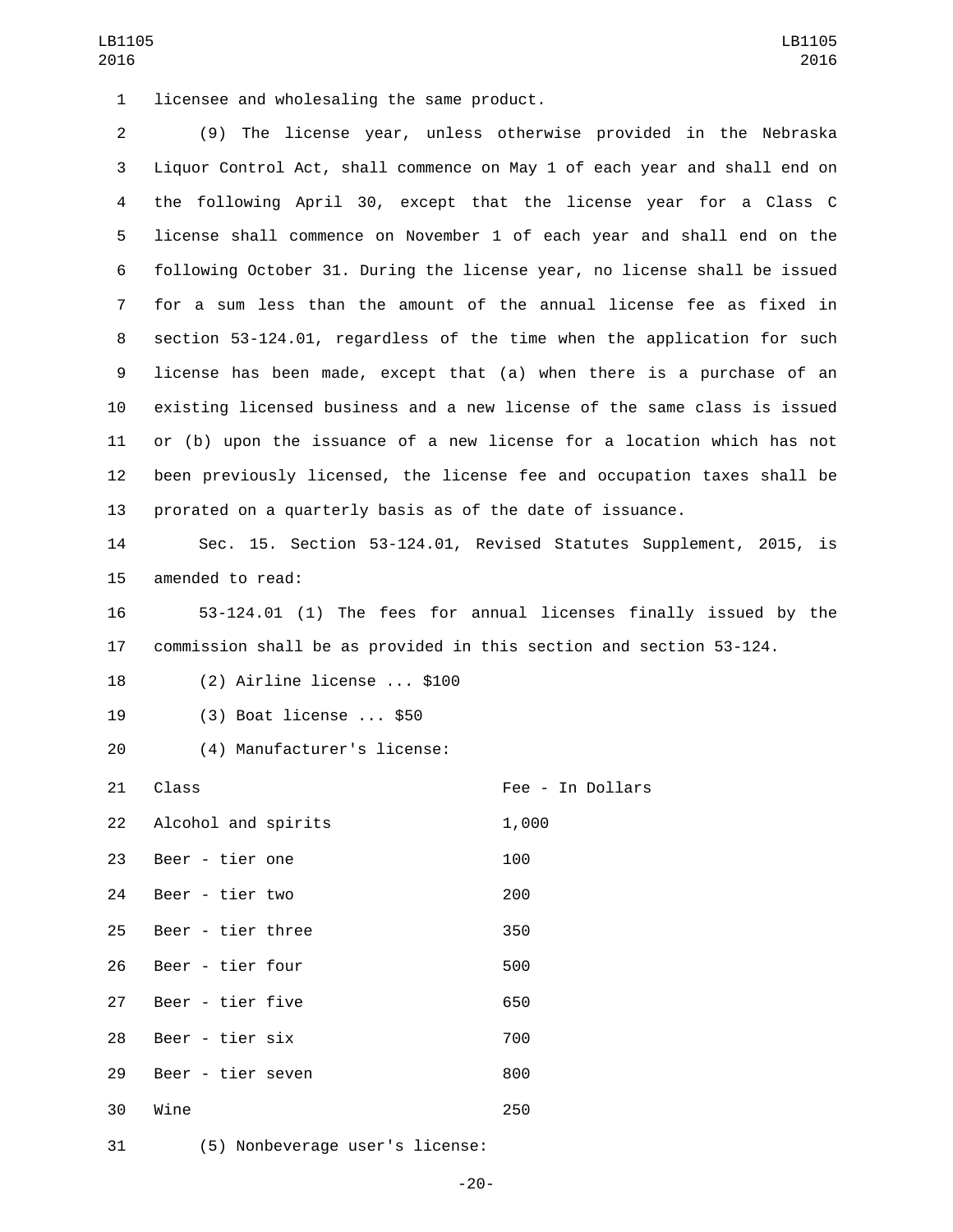| $\mathbf{1}$   | Class                               | Fee - In Dollars |
|----------------|-------------------------------------|------------------|
| $\overline{2}$ | Class 1                             | 5                |
| 3              | Class 2                             | 25               |
| $\overline{4}$ | Class 3                             | 50               |
| 5              | Class 4                             | 100              |
| 6              | Class 5                             | 250              |
| 7              | (6) Operator's license:             |                  |
| 8              | Class                               | Fee - In Dollars |
| 9              | Craft brewery                       | 250              |
| 10             | Farm winery                         | 250              |
| 11             | Microdistillery                     | 250              |
| 12             | (7) Pedal-pub vehicle license  \$50 |                  |
| 13             | (8) Railroad license  \$100         |                  |
| 14             | (9) Retail license:                 |                  |
| 15             | Class                               | Fee - In Dollars |
| 16             | Class A                             | 100              |
| 17             | Class B                             | 100              |
| 18             | Class C                             | 300              |
| 19             | Class D                             | 200              |
| 20             | Class I                             | 250              |
| 21             | Class T                             | 50               |
| 22             | (10) Shipping license:              |                  |
| 23             | Class                               | Fee - In Dollars |
| 24             | Manufacturer                        | 1,000            |
| 25             | Vintage wines                       | 1,000            |
| 26             | Manufacture direct sales            | 500              |
| 27             | Retail direct sales                 | 500              |
| 28             | (11) Wholesale license:             |                  |
| 29             | Class                               | Fee - In Dollars |
| 30             | Alcoholic liquor                    | 750              |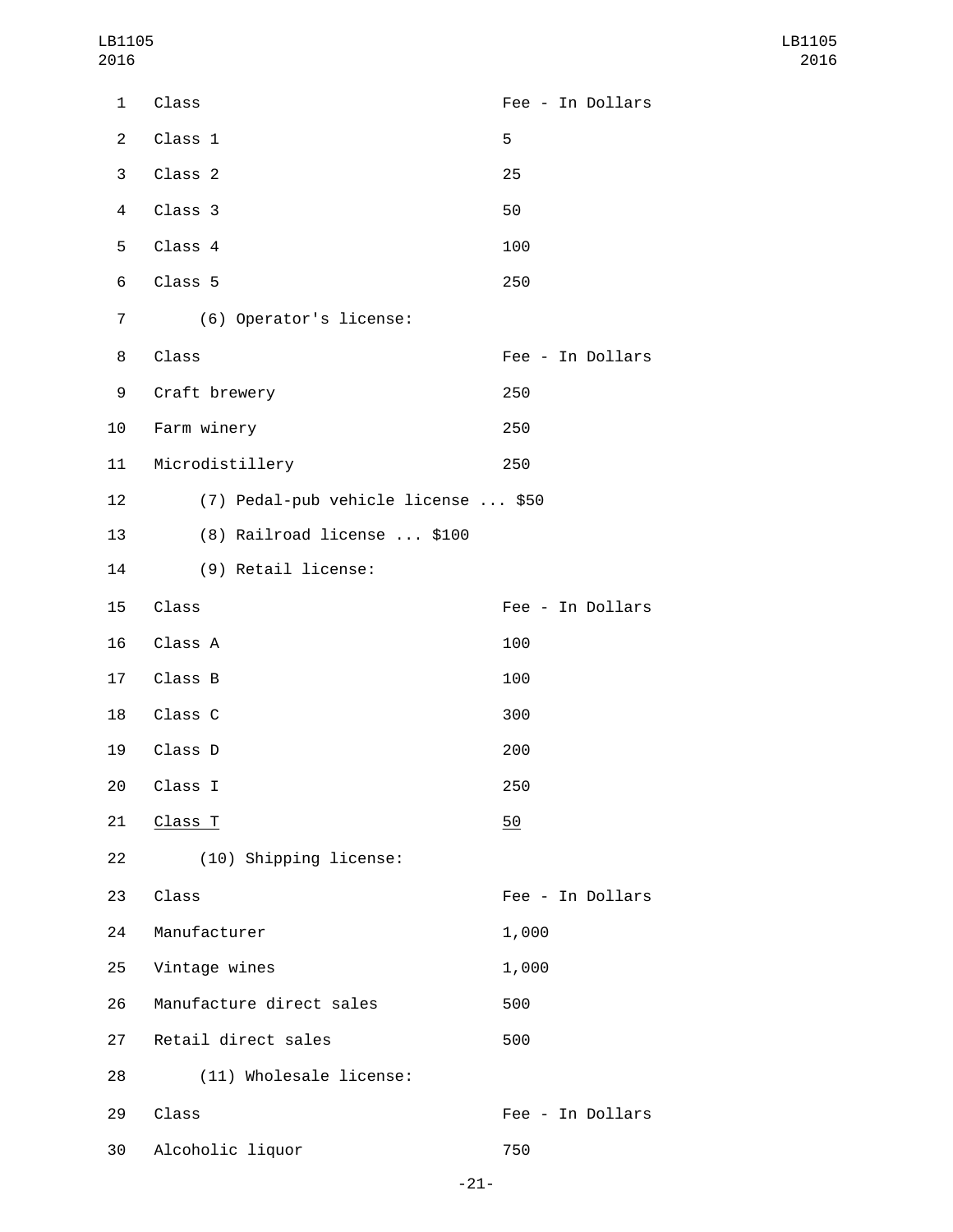1 Beer 500

 Sec. 16. Section 53-124.11, Reissue Revised Statutes of Nebraska, is 3 amended to read:

 53-124.11 (1) The commission may issue a special designated license for sale or consumption of alcoholic liquor at a designated location to a retail licensee, a craft brewery licensee, a microdistillery licensee, a farm winery licensee, the holder of a manufacturer's license issued pursuant to subsection (2) of section 53-123.01, a municipal corporation, a fine arts museum incorporated as a nonprofit corporation, a religious nonprofit corporation which has been exempted from the payment of federal income taxes, a political organization which has been exempted from the payment of federal income taxes, or any other nonprofit corporation the purpose of which is fraternal, charitable, or public service and which has been exempted from the payment of federal income taxes, under conditions specified in this section. The applicant shall demonstrate 16 meeting the requirements of this subsection.

 (2) No retail licensee, craft brewery licensee, microdistillery licensee, farm winery licensee, holder of a manufacturer's license issued pursuant to subsection (2) of section 53-123.01, organization, or corporation enumerated in subsection (1) of this section may be issued a special designated license under this section for more than six calendar days in any one calendar year. Only one special designated license shall be required for any application for two or more consecutive days. This subsection shall not apply to any holder of a catering license.

 (3) Except for any special designated license issued to a holder of a catering license, there shall be a fee of forty dollars for each day identified in the special designated license. Such fee shall be submitted with the application for the special designated license, collected by the commission, and remitted to the State Treasurer for credit to the General Fund. The applicant shall be exempt from the provisions of the Nebraska Liquor Control Act requiring an application or renewal fee and the

-22-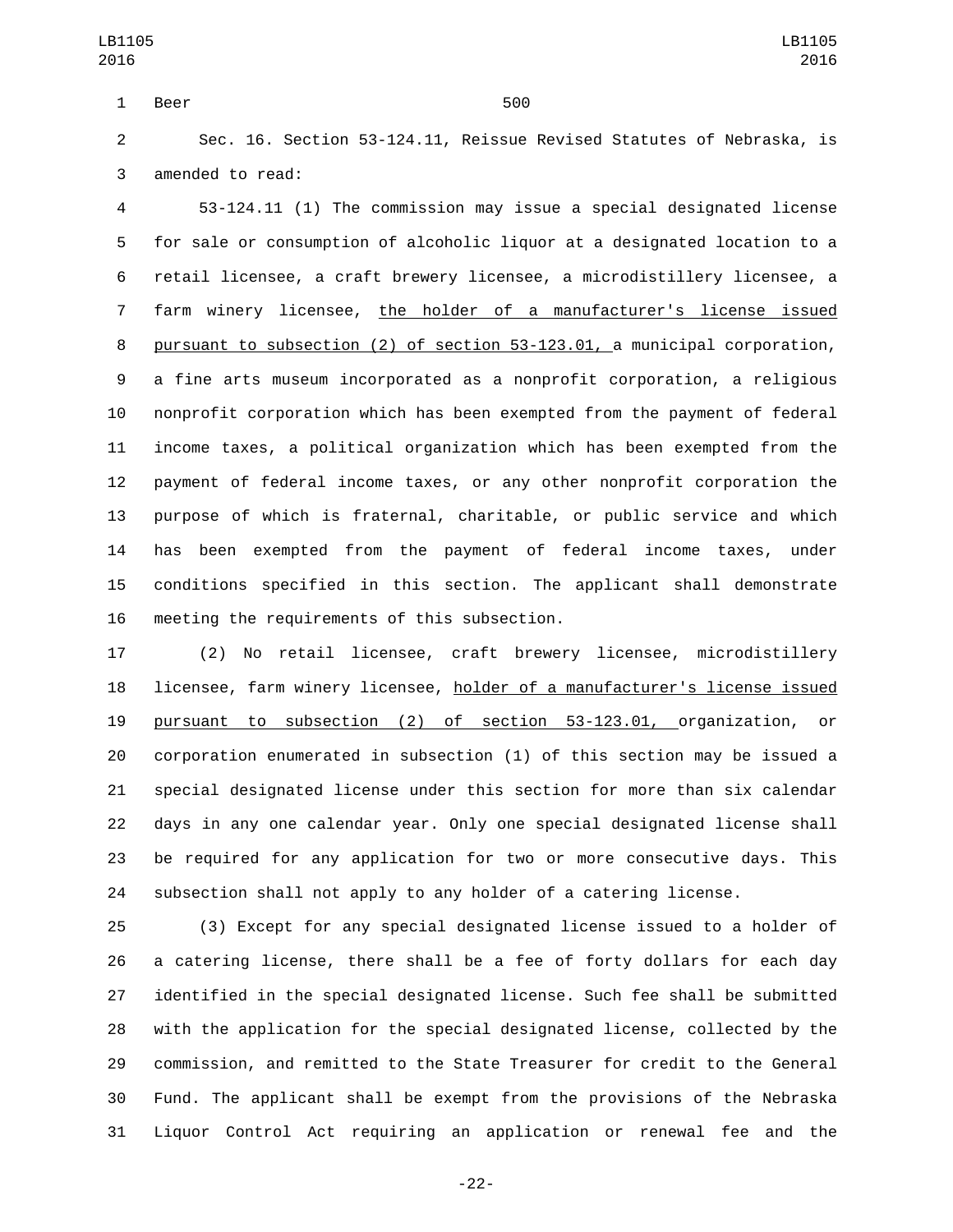provisions of the act requiring the expiration of forty-five days from the time the application is received by the commission prior to the issuance of a license, if granted by the commission. The retail licensees, craft brewery licensees, microdistillery licensees, farm winery licensees, holders of manufacturer's licenses issued pursuant to subsection (2) of section 53-123.01, municipal corporations, organizations, and nonprofit corporations enumerated in subsection (1) of this section seeking a special designated license shall file an application on such forms as the commission may prescribe. Such forms shall contain, along with other information as required by the commission, (a) the name of the applicant, (b) the premises for which a special designated license is requested, identified by street and number if practicable and, if not, by some other appropriate description which definitely locates the premises, (c) the name of the owner or lessee of the premises for which the special designated license is requested, (d) sufficient evidence that the holder of the special designated license, if issued, will carry on the activities and business authorized by the license for himself, herself, or itself and not as the agent of any other person, group, organization, or corporation, for profit or not for profit, (e) a statement of the type of activity to be carried on during the time period for which a special designated license is requested, and (f) sufficient evidence that the activity will be supervised by persons or managers who are agents of and directly responsible to the holder of 24 the special designated license.

 (4) No special designated license provided for by this section shall be issued by the commission without the approval of the local governing body. The local governing body may establish criteria for approving or denying a special designated license. The local governing body may designate an agent to determine whether a special designated license is to be approved or denied. Such agent shall follow criteria established by the local governing body in making his or her determination. The

-23-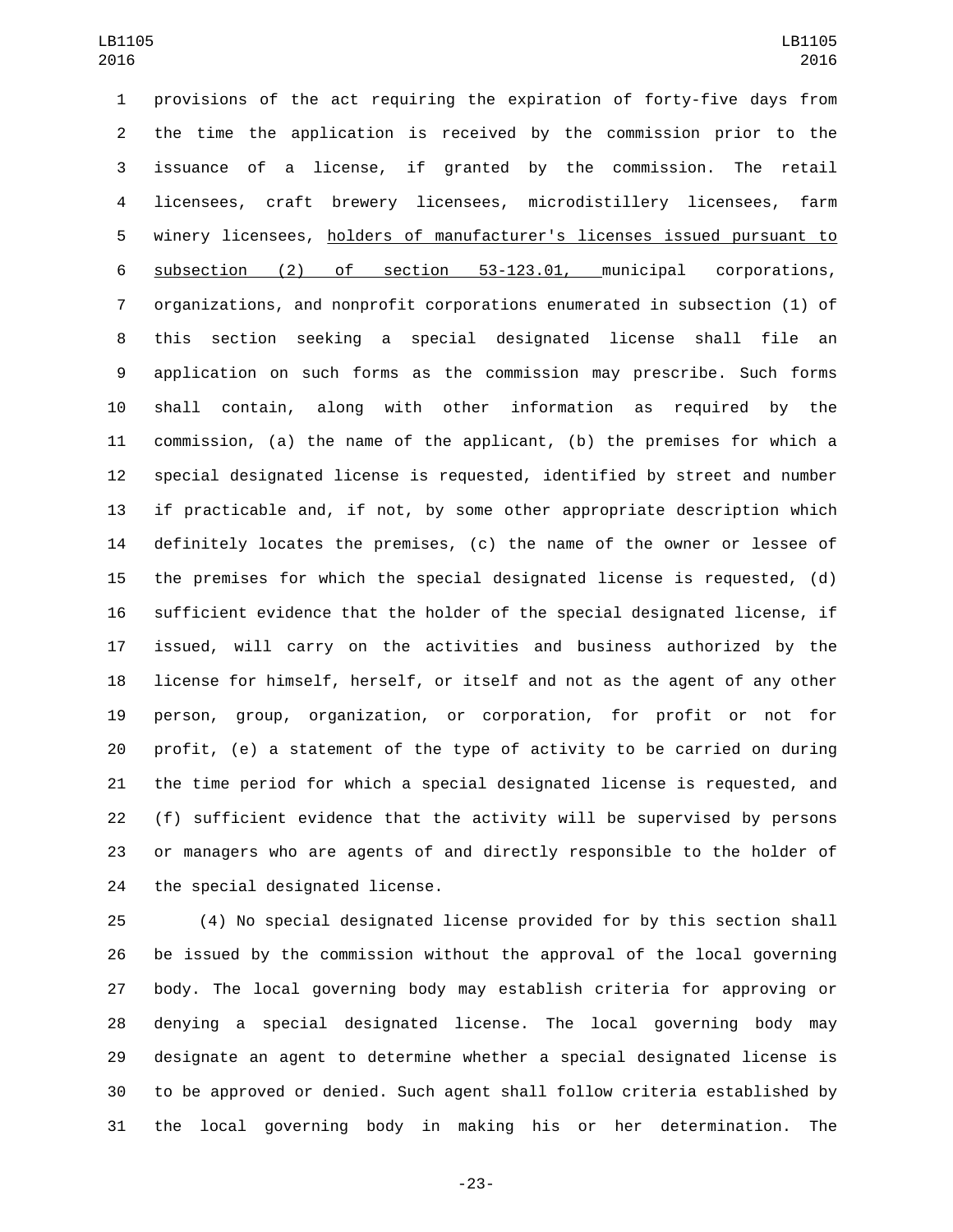determination of the agent shall be considered the determination of the local governing body unless otherwise provided by the local governing body. For purposes of this section, the local governing body shall be the city or village within which the premises for which the special designated license is requested are located or, if such premises are not within the corporate limits of a city or village, then the local governing body shall be the county within which the premises for which the special designated license is requested are located.

 (5) If the applicant meets the requirements of this section, a special designated license shall be granted and issued by the commission for use by the holder of the special designated license. All statutory provisions and rules and regulations of the commission that apply to a retail licensee shall apply to the holder of a special designated license with the exception of such statutory provisions and rules and regulations of the commission so designated by the commission and stated upon the issued special designated license, except that the commission may not designate exemption of sections 53-180 to 53-180.07. The decision of the commission shall be final. If the applicant does not qualify for a special designated license, the application shall be denied by the 20 commission.

 (6) A special designated license issued by the commission shall be mailed or delivered to the city, village, or county clerk who shall deliver such license to the licensee upon receipt of any fee or tax 24 imposed by such city, village, or county.

 Sec. 17. Section 53-124.12, Revised Statutes Cumulative Supplement, 26 2014, is amended to read:

 53-124.12 (1) The holder of a license to sell alcoholic liquor at retail issued under subsection (6) of section 53-124, a craft brewery 29 license, a microdistillery license, or a farm winery license, or a manufacturer's license issued under subsection (2) of section 53-123.01 may obtain an annual catering license as prescribed in this section. The

-24-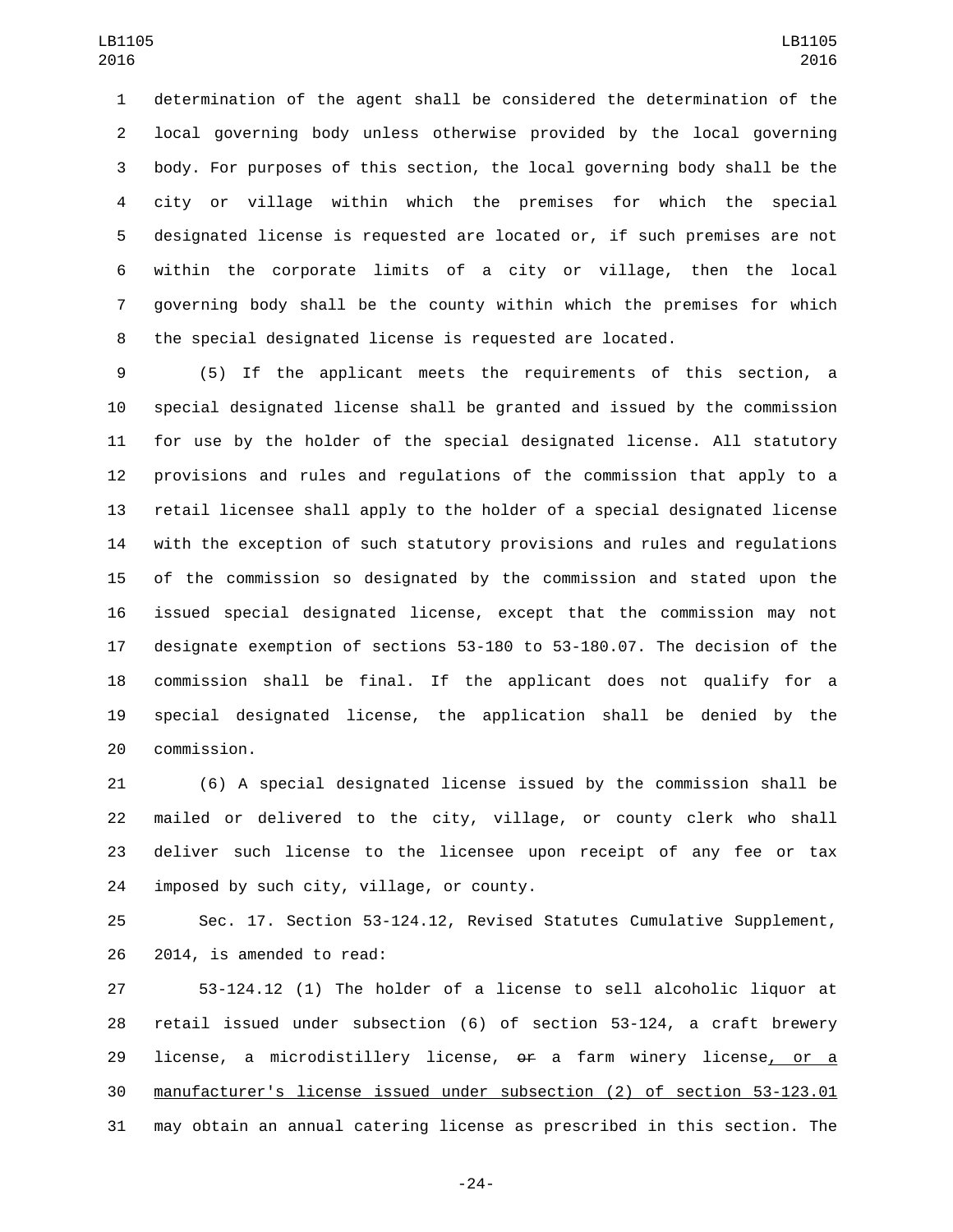catering license shall be issued for the same period and may be renewed in the same manner as the retail license, craft brewery license, 3 microdistillery license, or farm winery license, or manufacturer's 4 license.

 (2) Any person desiring to obtain a catering license shall file with the commission:6

 (a) An application in triplicate original upon such forms as the 8 commission prescribes; and

 (b) A license fee of one hundred dollars payable to the commission, which fee shall be returned to the applicant if the application is 11 denied.

 (3) When an application for a catering license is filed, the commission shall notify the clerk of the city or incorporated village in which such applicant is located or, if the applicant is not located within a city or incorporated village, the county clerk of the county in which such applicant is located, of the receipt of the application. The commission shall include with such notice one copy of the application by mail or electronic delivery. The local governing body and the commission shall process the application in the same manner as provided in section 20 53-132.

 (4) The local governing body with respect to catering licensees within its liquor license jurisdiction as provided in subsection (5) of this section may cancel a catering license for cause for the remainder of the period for which such catering license is issued. Any person whose catering license is canceled may appeal to the district court of the county in which the local governing body is located.

 (5) For purposes of this section, local governing body means (a) the governing body of the city or village in which the catering licensee is located or (b) if such licensee is not located within a city or village, the governing body of the county in which such licensee is located.

(6) The local governing body may impose an occupation tax on the

-25-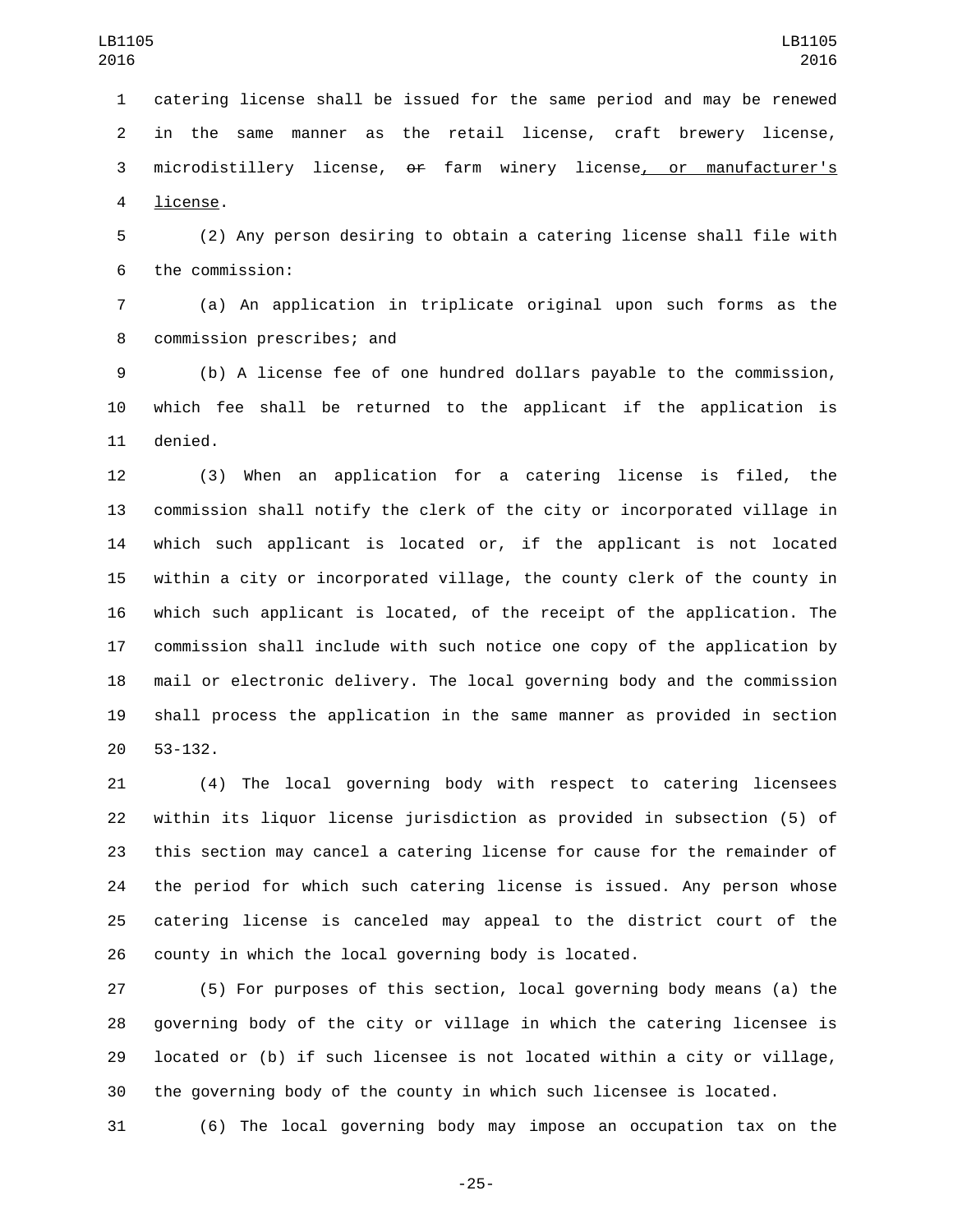business of a catering licensee doing business within the liquor license jurisdiction of the local governing body as provided in subsection (5) of this section. Such tax may not exceed double the license fee to be paid under this section.4

 Sec. 18. Section 53-129, Reissue Revised Statutes of Nebraska, is 6 amended to read:

 53-129 Retail, craft brewery, and microdistillery licenses issued under the Nebraska Liquor Control Act apply only to that part of the premises described in the application approved by the commission and in the license issued on the application. For retail and microdistillery licenses, and only one location shall be described in each license. For craft brewery licenses, up to five separate physical locations may be described in each license. After such license has been granted for particular premises, the commission, with the approval of the local governing body and upon proper showing, may endorse upon the license permission to add to, delete from, or abandon the premises described in such license and, if applicable, to move from the premises to other premises approved by it, but in order to obtain such approval the retail, craft brewery, or microdistillery licensee shall file with the local governing body a request in writing and a statement under oath which shows that the premises as added to or deleted from or to which such move is to be made comply in all respects with the requirements of the act. No such addition, deletion, or move shall be made by any such licensee until the license has been endorsed to that effect in writing by the local governing body and by the commission and the licensee furnishes proof of payment of the renewal fee prescribed in subsection (4) of section 27 53-131.

 Sec. 19. Section 53-135, Revised Statutes Supplement, 2015, is 29 amended to read:

 53-135 A retail license issued by the commission and outstanding may be automatically renewed by the commission without formal application

-26-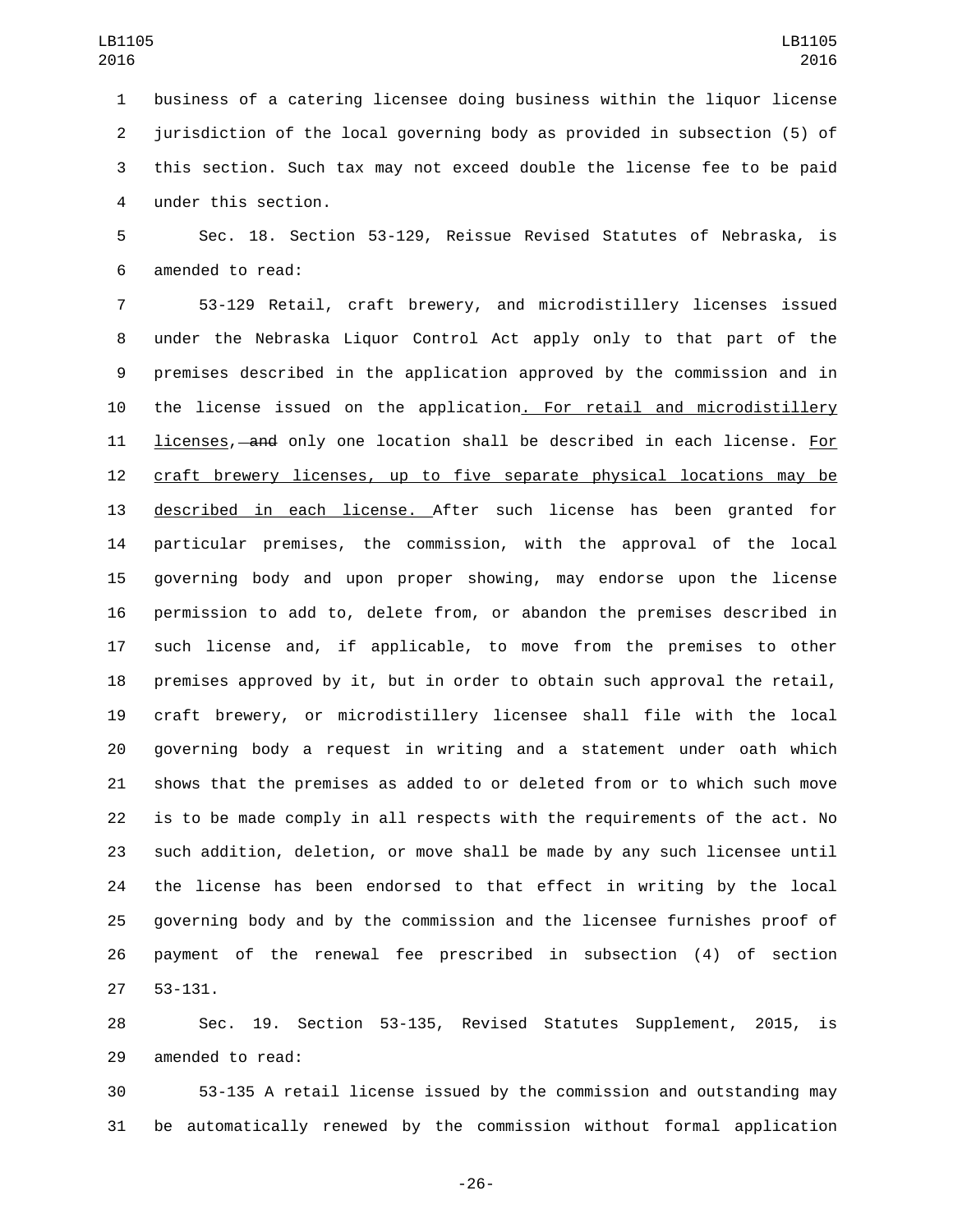upon payment of the renewal fee and license fee if payable to the commission prior to or within thirty days after the expiration of the license. The payment shall be an affirmative representation and certification by the licensee that all answers contained in an application, if submitted, would be the same in all material respects as the answers contained in the last previous application. The commission may at any time require a licensee to submit an application, and the commission shall at any time require a licensee to submit an application if requested in writing to do so by the local governing body.

 If a licensee files an application form in triplicate original upon seeking renewal of his or her license, the application shall be processed 12 as set forth in section 53-131.

 Any licensed retail premises located in an area which is annexed to any governmental subdivision shall file a formal application for a license, and while such application is pending, the licensee may continue all license privileges until the original license expires or is canceled or revoked. If such license expires within sixty days following the annexation date of such area, the license may be renewed by order of the 19 commission for not more than one year.

 Sec. 20. Section 53-168.06, Reissue Revised Statutes of Nebraska, is 21 amended to read:

 53-168.06 No person shall manufacture, bottle, blend, sell, barter, transport, deliver, furnish, or possess any alcoholic liquor for beverage purposes except as specifically provided in the Nebraska Liquor Control Act. Nothing in the act shall prevent (1) the possession of alcoholic liquor legally obtained as provided in the act for the personal use of the possessor and his or her family and guests; (2) the making of wine, cider, or other alcoholic liquor by a person from fruits, vegetables, or grains, or the product thereof, by simple fermentation and without distillation, if made solely for the use of the maker and his or her family and guests; (3) any duly licensed practicing physician or dentist

-27-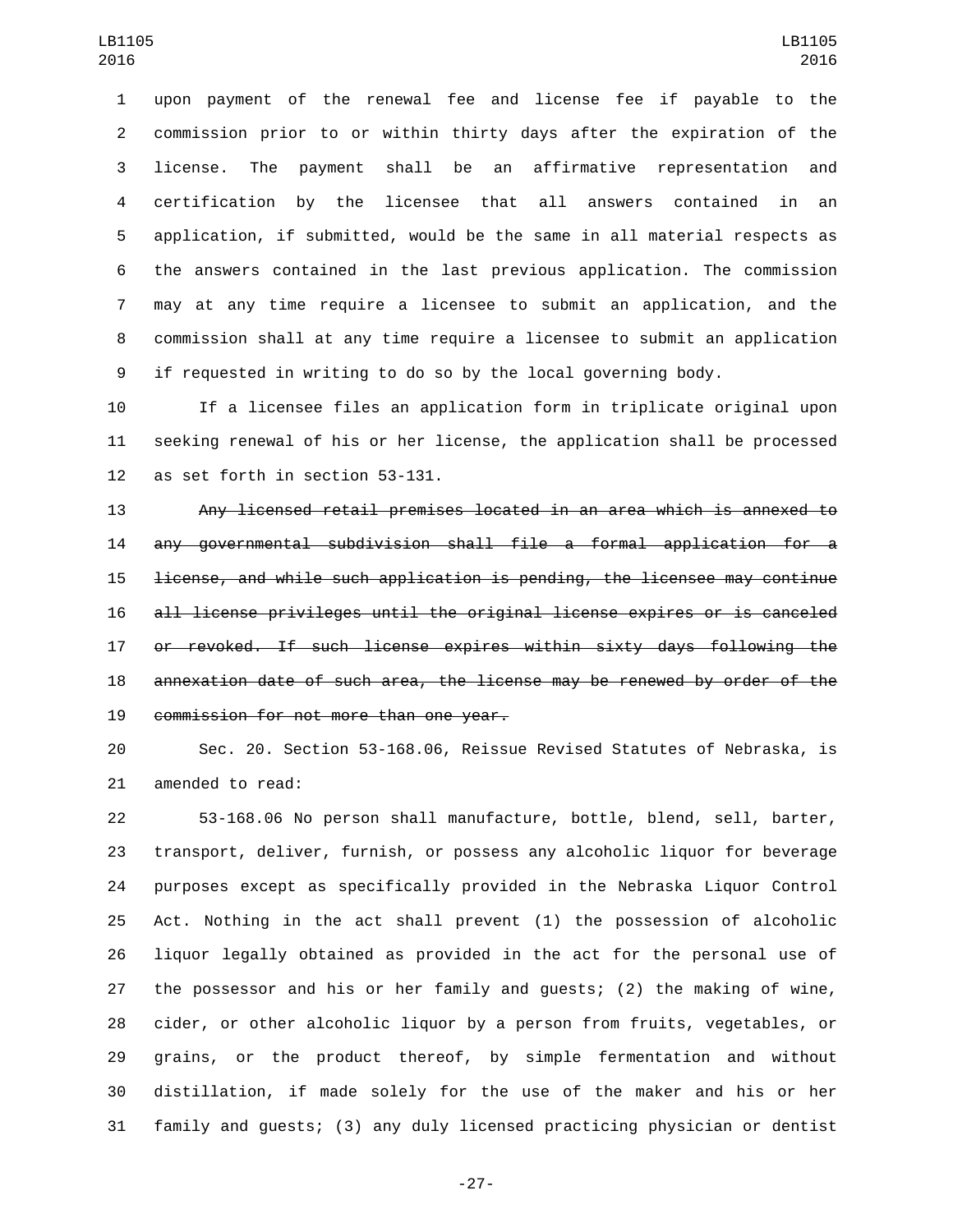from possessing or using alcoholic liquor in the strict practice of his or her profession, any hospital or other institution caring for the sick and diseased persons from possessing and using alcoholic liquor for the treatment of bona fide patients of such hospital or other institution, or any drug store employing a licensed pharmacist from possessing or using alcoholic liquor in the compounding of prescriptions of licensed physicians; (4) the possession and dispensation of alcoholic liquor by an authorized representative of any religion on the premises of a place of worship, for the purpose of conducting any bona fide religious rite, ritual, or ceremony; (5) persons who are sixteen years old or older from carrying alcoholic liquor from licensed establishments when they are accompanied by a person not a minor; (6) persons who are sixteen years old or older from handling alcoholic liquor containers and alcoholic liquor in the course of their employment; (7) persons who are sixteen years old or older from removing and disposing of alcoholic liquor containers for the convenience of the employer and customers in the 17 course of their employment;  $\theta$  (8) persons who are sixteen years old or older from completing a transaction for the sale of alcoholic liquor in the course of their employment if they are not handling or serving alcoholic liquor; (9) persons who are at least sixteen years old and younger than nineteen years old from serving and selling alcoholic liquor in the course of their employment if they are certified as beverage servers pursuant to section 53-117.03; or (10) persons who are nineteen years old or older from serving or selling alcoholic liquor in the course 25 of their employment.

 Sec. 21. Section 53-169, Reissue Revised Statutes of Nebraska, is 27 amended to read:

 53-169 (1) Except as provided in subsection (2) of this section, no 29 No manufacturer or wholesaler shall directly or indirectly: (a) Pay for any license to sell alcoholic liquor at retail or advance, furnish, lend, or give money for payment of such license; (b) purchase or become the

-28-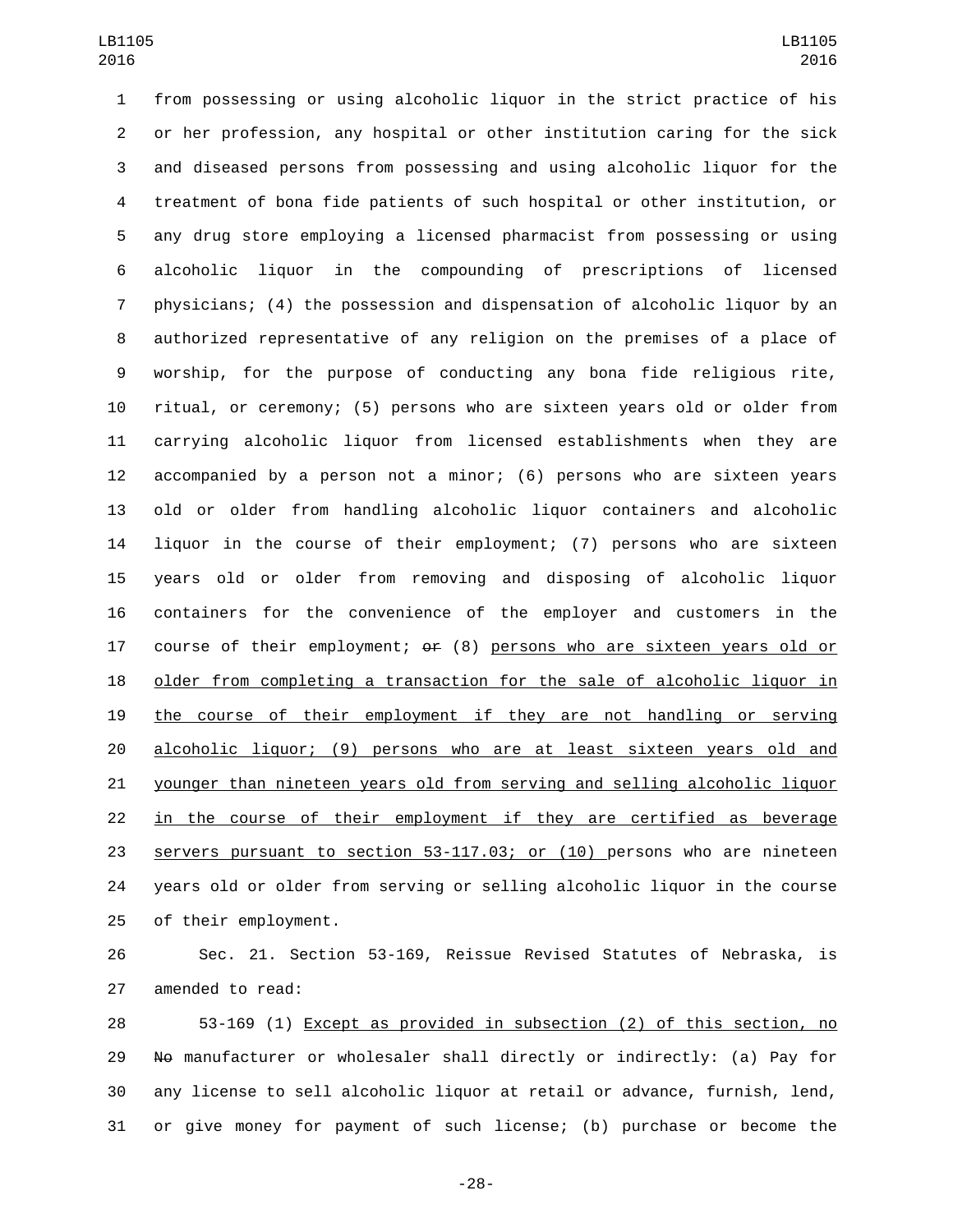owner of any note, mortgage, or other evidence of indebtedness of such licensee or any form of security therefor; (c) be interested in the ownership, conduct, or operation of the business of any licensee authorized to sell alcoholic liquor at retail; or (d) be interested directly or indirectly or as owner, part owner, lessee, or lessor thereof in any premises upon which alcoholic liquor is sold at retail.

7 (2) This section does shall not apply to the holder of a farm winery license. The holder of a craft brewery license shall have the privileges and duties listed in section 53-123.14 and the holder of a manufacturer's license shall have the privileges and duties listed in section 53-123.01 with respect to the manufacture, distribution, and retail sale of beer, and the Nebraska Liquor Control Act shall not be construed to permit the holder of a craft brewery license or of a manufacturer's license issued pursuant to section 53-123.01 to engage in the wholesale distribution of beer. The holder of a microdistillery license shall have the privileges and duties listed in section 53-123.16 with respect to the manufacture of alcoholic liquor, and the Nebraska Liquor Control Act shall not be construed to permit the holder of a microdistillery license to engage in 19 the wholesale distribution of alcoholic liquor.

 Sec. 22. Section 53-171, Reissue Revised Statutes of Nebraska, is 21 amended to read:

 53-171 No person licensed as a manufacturer or wholesaler of alcoholic liquor shall be permitted to receive any retail license at the 24 same time. No person licensed as a manufacturer shall be permitted to receive any retail license at the same time except as set forth in subsection (2) of section 53-123.01 with respect to the manufacture, distribution, and retail sale of beer, and the Nebraska Liquor Control Act shall not be construed to permit the holder of a manufacturer's license issued pursuant to such subsection to engage in the wholesale distribution of alcoholic liquor. No person licensed as a retailer of alcoholic liquor shall be permitted to receive any manufacturer's or

-29-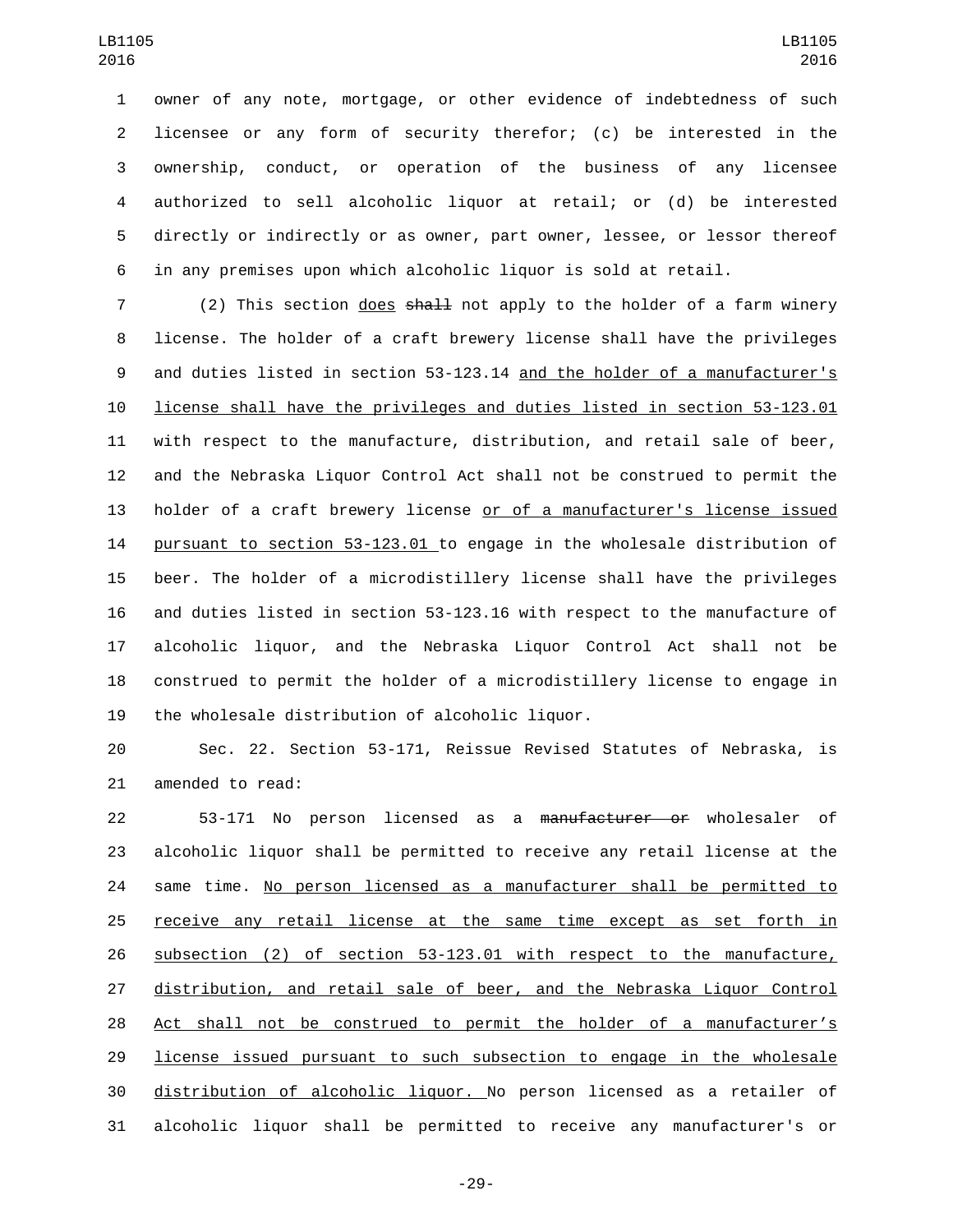wholesale license at the same time. This section shall not apply to the holder of a farm winery license. The holder of a craft brewery license shall have the privileges and duties listed in section 53-123.14 with respect to the manufacture, distribution, and retail sale of beer, and the Nebraska Liquor Control Act shall not be construed to permit the holder of a craft brewery license to engage in the wholesale distribution of beer. The holder of a microdistillery license shall have the privileges and duties listed in section 53-123.16 with respect to the manufacture of alcoholic liquor, and the Nebraska Liquor Control Act shall not be construed to permit the holder of a microdistillery license to engage in the wholesale distribution of alcoholic liquor.

 Sec. 23. Section 53-175, Reissue Revised Statutes of Nebraska, is 13 amended to read:

 53-175 It shall be unlawful for any person to purchase, receive, acquire, accept, or possess any alcoholic liquor acquired from any person other than one duly licensed to handle alcoholic liquor under the Nebraska Liquor Control Act unless within the specific exemptions or exceptions provided in the act. No licensed retailer of alcoholic liquor shall purchase such liquor other than from a licensed wholesaler who has 20 his or her place of business within this state<del>, except that a licensed</del> retailer may purchase alcoholic liquor other than beer or wine from one or more retailers licensed to sell alcoholic liquor for consumption off the premises if the seller has the required federal wholesaler's basic permit and federal wholesale liquor dealer's special tax stamp and has filed proof of possession of the permit and tax stamp with the commission prior to engaging in any such sales for resale. Retailers making such sales and retailers making such purchases from retailers shall keep accurate records of such sales and purchases and shall report all such sales and purchases on a quarterly basis on forms and in such manner as prescribed by the commission. No licensed retailer shall purchase in the aggregate more than three hundred dollars of alcoholic liquor as allowed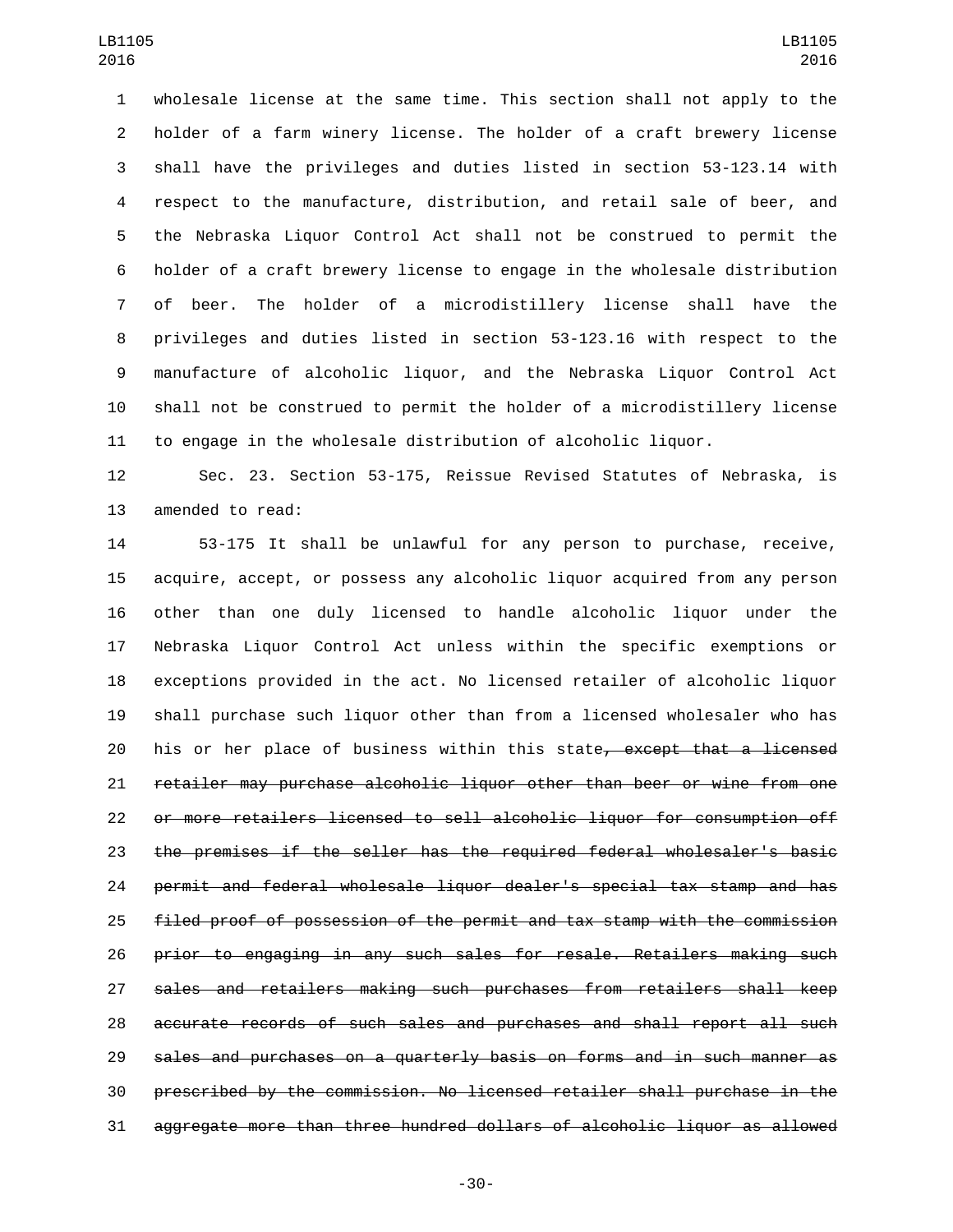1 under this section in any calendar year. Nothing in this section shall 2 prohibit the sale or exchange among collectors of commemorative bottles 3 or uniquely designed decanters which contain alcoholic liquor.

4 Sec. 24. Section 53-178, Reissue Revised Statutes of Nebraska, is 5 amended to read:

6 53-178 Except in the case of hotels and clubs, no alcoholic liquor 7 shall be manufactured or sold at retail or wholesale upon any premises 8 which have any access which leads from such premises to any other portion 9 of the same building or structure used for dwelling or lodging purposes $\tau$ 10 and which is permitted to be used or kept accessible for use by the 11 public. This section does provision shall not prevent any connection 12 between such premises and such other portion of the building or structure 13 which is used only by the licensee or his or her  $\frac{1}{2}$  family and 14 personal quests.

15 Sec. 25. Section 53-187, Reissue Revised Statutes of Nebraska, is 16 amended to read:

 53-187 No nonbeverage user shall sell, give away, or otherwise 18 dispose of any alcoholic liquor, purchased under his <u>or her l</u>icense as such nonbeverage user, in any form fit for beverage purposes. Any nonbeverage user who violates shall violate the provisions of this section shall pay to the commission, for the use of the General Fund, the 22 sum of three two dollars and seventy-five ten cents for each gallon of alcoholic liquor so diverted, and in addition thereto shall be subject to 24 the penalties provided in section 53-1,100.

25 Sec. 26. Section 53-1,100, Reissue Revised Statutes of Nebraska, is 26 amended to read:

 $53-1,100$  (1) Any person (a 4) who manufactures, imports alcoholic 28 liquor for distribution as a wholesaler<sub> $\tau$ </sub> or distributes or sells alcoholic liquor at any place within the state without having first obtained a valid license to do so under the Nebraska Liquor Control Act, (b) who manufactures alcoholic liquor other than spirits within the state

-31-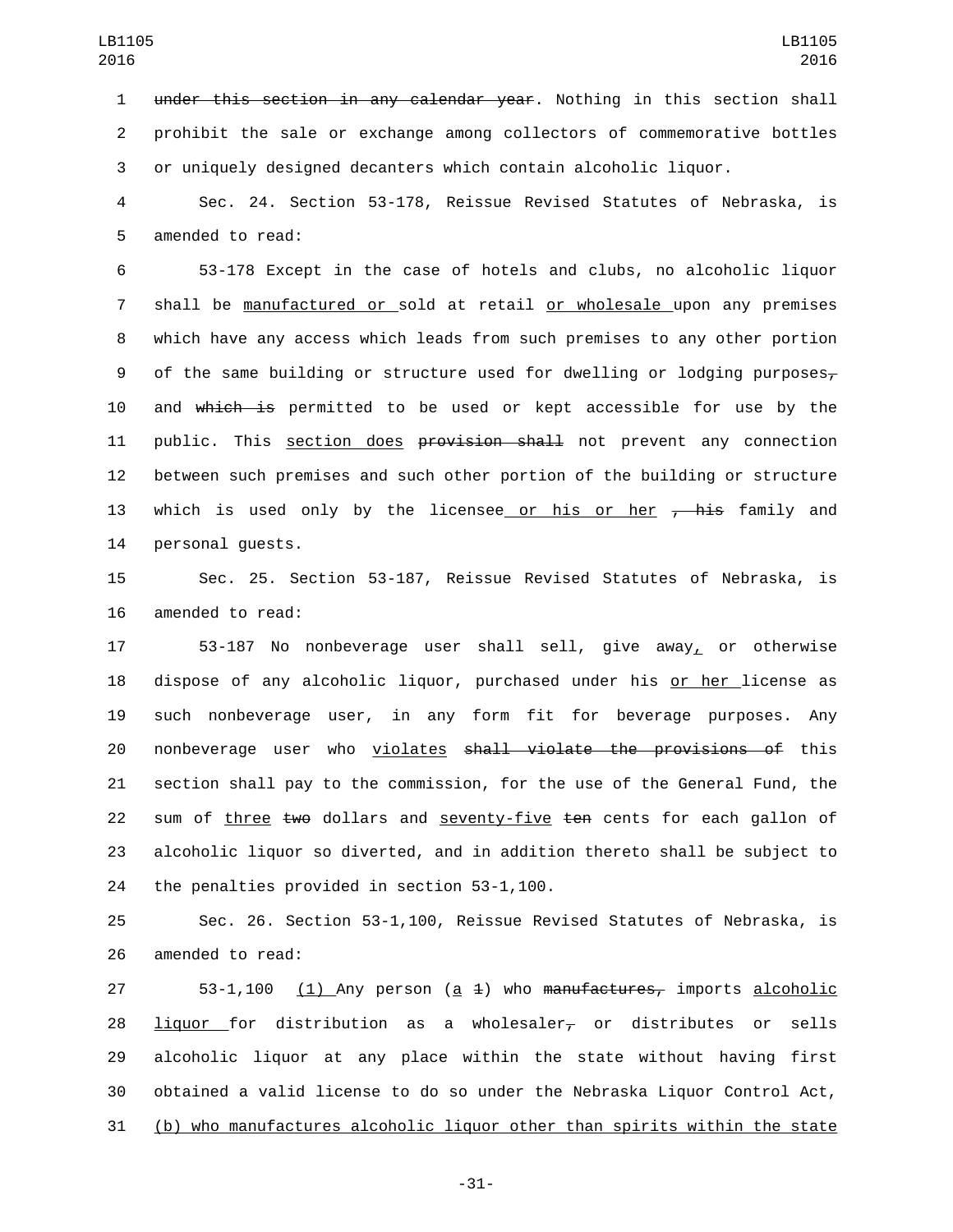without having first obtained a valid license to do so under the act, (c 2) who makes any false statement or otherwise violates any of the 3 provisions of the act in obtaining any license under the act,  $(d\ 3)$  who, having obtained a license under the act, violates any of the provisions of the act with respect to the manufacture, possession, distribution, or sale of alcoholic liquor or with respect to the maintenance of the licensed premises, or (e 4) who violates any other provision of the act for which a penalty is not otherwise provided, shall for a first offense be guilty of a Class IV misdemeanor and for a second or subsequent offense shall be guilty of a Class II misdemeanor.

 (2) Any person who manufactures spirits at any place within the state without having first obtained a valid license to do so under the act shall be guilty of a Class I misdemeanor for a first offense and a Class IV felony for a second or subsequent offense.

 (3) Each day any person engages in business as a manufacturer, wholesaler, or retailer in violation of the act shall constitute a 17 separate offense.

 (4) In any prosecution in which a person is charged with an offense arising out of the failure to obtain a valid license as provided in subdivision (1)(a) or (b) or subsection (2) of this section, evidence of the failure of the accused to produce such license upon demand shall constitute prima facie proof that a license has not been issued by the 23 commission to such person.

 Sec. 27. If any section in this act or any part of any section is declared invalid or unconstitutional, the declaration shall not affect the validity or constitutionality of the remaining portions.

 Sec. 28. Original sections 53-103.09, 53-103.20, 53-103.41, 53-123.01, 53-124.11, 53-129, 53-168.06, 53-169, 53-171, 53-175, 53-178, 53-187, and 53-1,100, Reissue Revised Statutes of Nebraska, sections 53-123.14, 53-123.17, and 53-124.12, Revised Statutes Cumulative Supplement, 2014, and sections 53-103.44, 53-123.15, 53-124, 53-124.01,

-32-